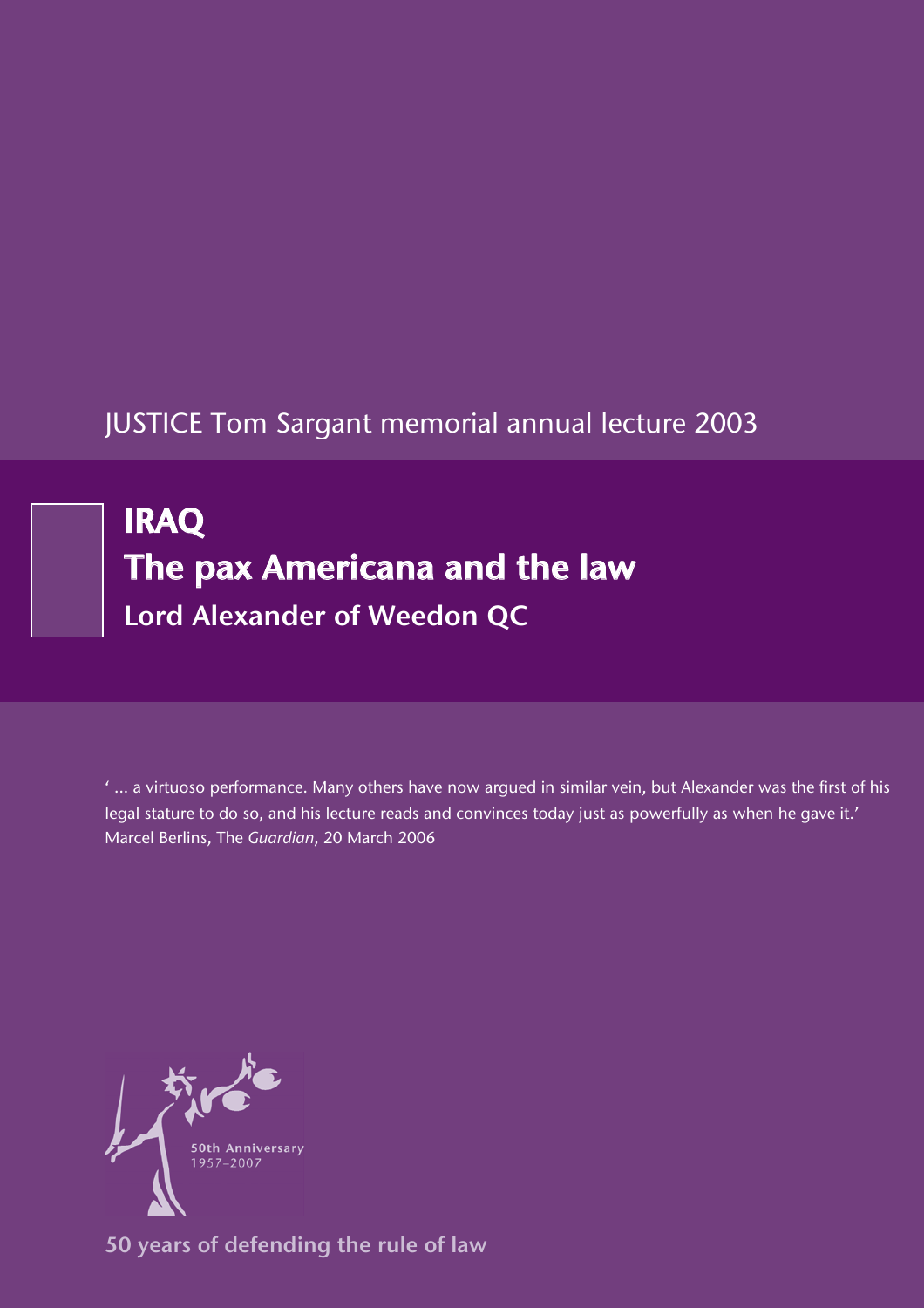

# *Iraq: the pax Americana and the law* Lord Alexander of Weedon QC



This paper is an extended version of the JUSTICE Tom Sargant annual memorial lecture given by Lord Alexander at the Law Society on 14 October 2003. It was originally published in the *JUSTICE Journal* in May 2004.

Lord Alexander was chair of JUSTICE Council from 1990 until just a few weeks before he died on 6 November 2005. He was the prime mover behind the transformation of the organisation in the mid-1990s.

Acclaimed by Lord Denning as the 'best advocate of his generation', Lord Alexander went on to become chairman of the Bar Council and NatWest Bank.

JUSTICE is very grateful to 3-4 South Square Chambers for supporting this publication.

**JUSTICE** 59 Carter Lane London EC4V 5AQ

| Tel    | 020 7329 5100        |
|--------|----------------------|
| Fax    | 020 7329 5055        |
| E-mail | admin@justice.org.uk |
| Web    | www.justice.org.uk   |

JUSTICE is an independent law reform and human rights organisation. It works largely through policy-orientated research; interventions in court proceedings; education and training; briefings, lobbying and policy advice. It is the British section of the International Commission of Jurists (ICJ).

JUSTICE relies on its members and supporters for the funds to carry out much of its work. For more information, visit www.justice.org.uk. A donation form is included at the back of this report.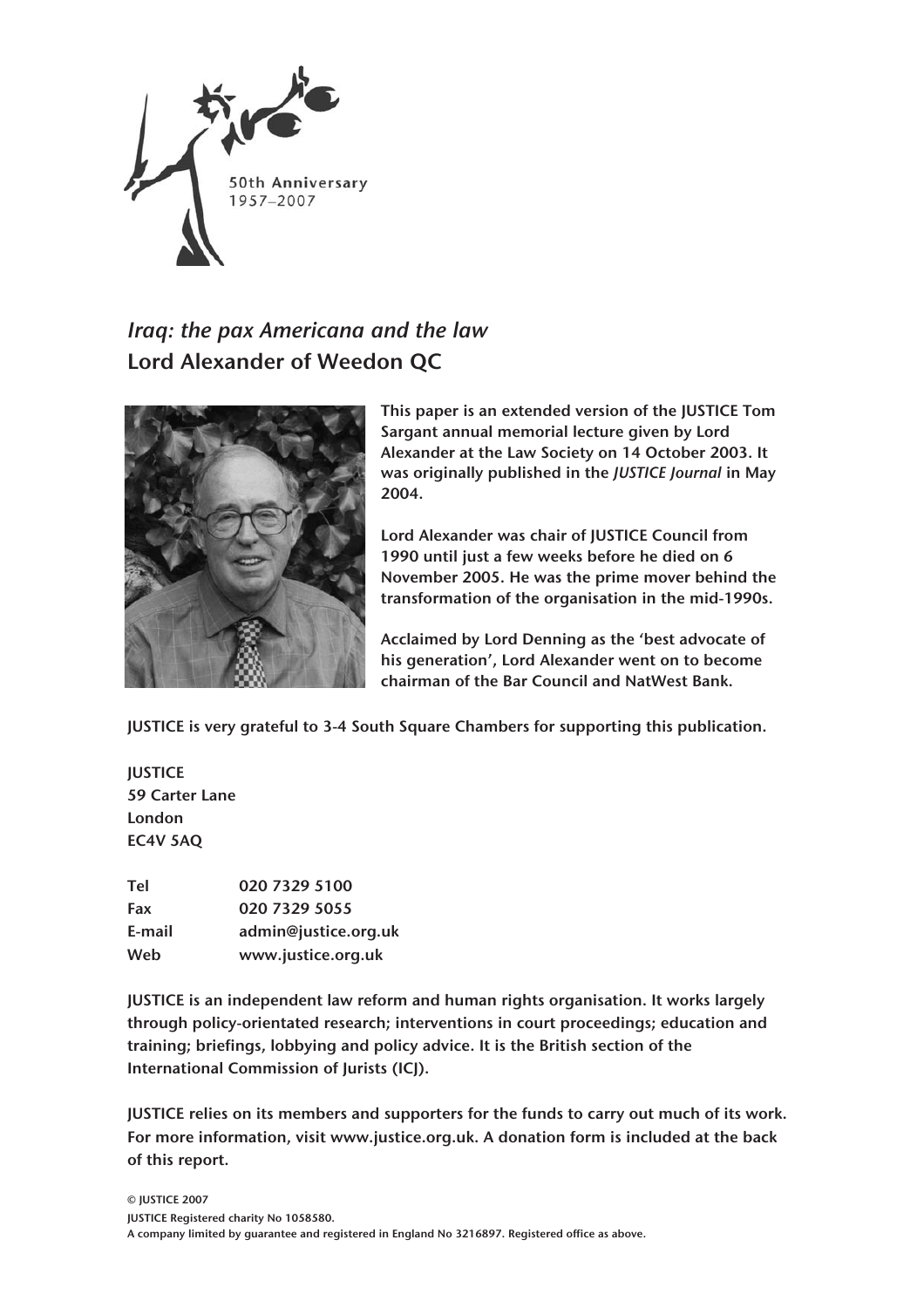### **Foreword**

It is with enormous pleasure that, with the assistance of his former chambers at 3-4 South Square, we reprint the lecture on the Iraq War by Lord Alexander of Weedon QC (whom I, along with most who knew him, persist in thinking of more simply as Bob).

Rereading the transcript brings back to me how impressed I was at the time to see someone who was a significant public figure, a great advocate, a subtle politician and a learned man deploy all his skills to craft this lecture. He took considerable care – he was preparing it, off and on, for almost six months. And behind it all was his motivation: outrage at what he saw as the sheer speciousness of the arguments advanced in favour of a deeply illegal act. It hit two powerful levers for him: his deep, visceral commitment to the rule of law and, more personally, his memory as a student of earlier anger at the UK's invasion of Suez – an occasion when the US played a creditable role in stopping military adventurism in its tracks.

The result is a classic of its kind, an intellectual demolition job of the highest order – level in its tone, devastating in its analysis. The prose reads beautifully: no surprise that, as an advocate, the author could charm the birds out of the trees. And, if you want erudition, read his footnotes. This is not something that could ever be dismissed as a rant and certainly not as anti-American. It is the written lecture as legal rapier.

Bob was the chair of JUSTICE's Council for 14 years until a few weeks before his untimely death. The lecture was part of his legacy to us. He originally gave it as the JUSTICE Tom Sargant memorial annual lecture in 2003 and we published in the inaugural edition of the *JUSTICE Journal* in 2004. I was the third Director with whom he worked – the others were Leah Levin, who helped to entice him to the post, and later, Anne Owers. To each of us, and to JUSTICE as a whole, he was a tower of strength, an immense source of guidance and an extremely good fundraiser. We republish his lecture as part of our  $50<sup>th</sup>$  anniversary celebrations and we will be hard pressed to raise in the accompanying appeal anything like the sums that he did for our  $40^{th}$ . At JUSTICE, we owe him an immense debt. And, for this lecture alone, so do you.

## **Roger Smith**

Director of JUSTICE October 2007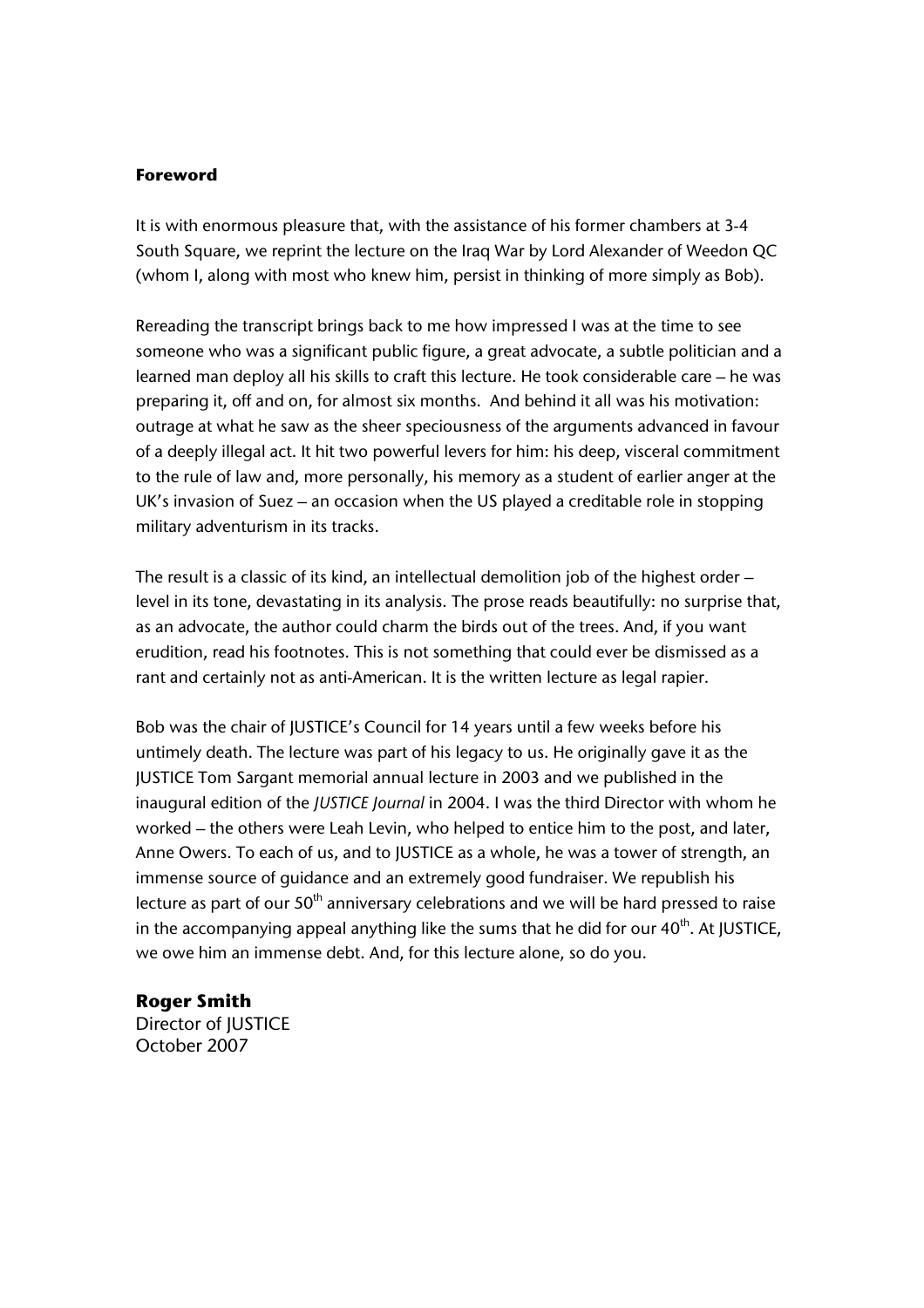#### **Introduction**

l

In March 2003 the United States and our own country invaded the sovereign state of Iraq to secure regime change with the aim of eliminating weapons of mass destruction.<sup>1</sup> This novel action had been preceded by a notable political debate, despite the official opposition giving full support to the government. But the legal debate played a much lesser part. The Attorney General gave his view, which chimed in with that of the Foreign Office, that the invasion was legal. <sup>2</sup> The great majority of those public international lawyers who expressed a view did not agree.  $\overline{3}$  But the wider debate largely turned on conflicting views of the morality and wisdom of waging war. International law, if not exactly a sideshow, was pushed into the background. Nor has any court passed judgment on the legality of the war.<sup>4</sup> Courts in the United States and the United Kingdom have declined applications to date. In the United States the issue falls firmly within the 'political question' exception to what is traditionally justiciable. In this country the courts have also historically deferred to the government in its conduct under its prerogative powers of foreign policy.<sup>6</sup> Nor could there be any challenge to this act of war in the International Court of Justice.<sup>7</sup>

 As the ICJ can only adjudicate cases in which the parties have a sufficient legal interest (*Ethiopia and Liberia v South Africa* (*South West Africa Case*), Second Phase (1966) ICJ Reports 6), Iraq is the only state with locus standi to bring such a case. Iraq never signed the optional clause acceding to the compulsory jurisdiction of the ICJ and in any case has no

<sup>1</sup> 'Saddam Hussein and his sons must leave Iraq within 48 hours. Their refusal to do so will result in military conflict commenced at a time of our choosing.' President George W Bush, Address to the Nation, 17 March 2003.

<sup>2</sup> The Attorney General Lord Goldsmith QC's parliamentary written answer to Baroness Ramsay of Cartvale, HL Debates

col WA1, 17 March 2003. Foreign Office legal advice published to the Foreign Affairs Committee, 17 March 2003.<br><sup>3</sup> Prof Ulf Bernitz, Dr Nicolas Espejo-Yaksic, Agnes Hurwitz, Prof Vaughan Lowe, Dr Ben Saul, Dr Katja Ziegler of Oxford), Prof James Crawford, Dr Susan Marks, Dr Roger O'Keefe (University of Cambridge), Prof Christine Chinkin, Dr Gerry Simpson, Deborah Cass (London School of Economics), Dr Matthew Craven (School of Oriental and African Studies), Prof Philippe Sands, Ralph Wilde (University College London), Prof Pierre-Marie Dupuy (University of Paris), *Guardian*, 7 March 2003. Leading academics who supported the war included Prof Christopher Greenwood QC (London School of Economics), *Guardian*, 28 March 2003, and Dr Ruth Wedgewood (Yale Law School), *Financial Times*, 13 March 2003.

<sup>4</sup> In *R (CND) v Prime Minister and Secretaries of State* [2002] EWHC 2777, [2003] ACD 36 the Campaign for Nuclear Disarmament (CND) brought an application in the High Court for an advisory declaration as to whether the UK government would be acting in breach of international law if it went to war with Iraq on the basis of Resolution 1441 alone. The applicants argued that an advisory declaration was necessary to ensure that the defendants had not misdirected themselves in law on the question as to whether a further resolution was necessary. They reasoned that the prohibition on the use of force was a peremptory norm of customary international law and, as such, also a part of UK law and therefore within the common law jurisdiction of the court. They argued that, as the case raised a pure question of law and did not require a consideration of policy by the court, the matter was justiciable. The High Court expressly declined to adjudicate the matter. In the US case of *Doe v Bush* No 03-1266 (1st Cir, 13 March 2003) a group of plaintiffs, including four anonymous US soldiers and six members of the House of Representatives, challenged the authority of the President and the Defence Secretary to wage war on Iraq, absent a clear declaration of war by the US Congress. The court dismissed the suit under the doctrine of ripeness, holding that it was too soon to consider the issue as the war had not yet commenced.

<sup>5</sup> *Colegrove v Green* 66 S Ct 1198. Under the 'political question doctrine' courts will not decide questions that have either been constitutionally committed to another branch of government, or that are inherently incapable of judicial resolution. Matters of foreign policy are almost always non-justiciable under this doctrine (*Baker v Carr* 32 S Ct 691). However, the political question doctrine is notoriously difficult and courts have not always taken the same approach on the justiciability of war powers. Compare *Berk v Laird*, 429 F 2d 302, 306 (2nd Cir, 1970) and *Dellums v Bush*, 752 F Supp at

<sup>&</sup>lt;sup>6</sup> Council of Civil Service Unions v Minister for Civil Service [1985] AC 374. There are some traditionally non-justiciable areas that are now considered by the courts. These include the power to issue a passport (*R v Secretary of State for Foreign and Commonwealth Affairs ex p Everett* [1989] 1 QB 811) and the prerogative of mercy (*R v Secretary of State for the Home Department ex p Bentley* [1994] QB 349). Furthermore, the development of the public law doctrine of legitimate expectations now permits a limited consideration of the exercise of a discretion to exercise a prerogative power, such as the provision of diplomatic and consular assistance to British nationals abroad (*R (Abbasi) v Secretary of State for Foreign and Commonwealth Affairs* [2002] EWCA Civ 1598, [2003] UKHRR 76). However, the extent to which courts will consider matters of national security continues to be very limited and great weight is given to the views of the executive (*Home Office v Rehman* [2001] 3 WLR 877, per Lord Steyn at 889). Foreign policy matters and the deployment of the armed forces are not justiciable at all (*R (Abbasi) v Secretary of State for Foreign and Commonwealth Affairs*; *R (CND) v Prime Minister and Secretaries of State, n4 above).*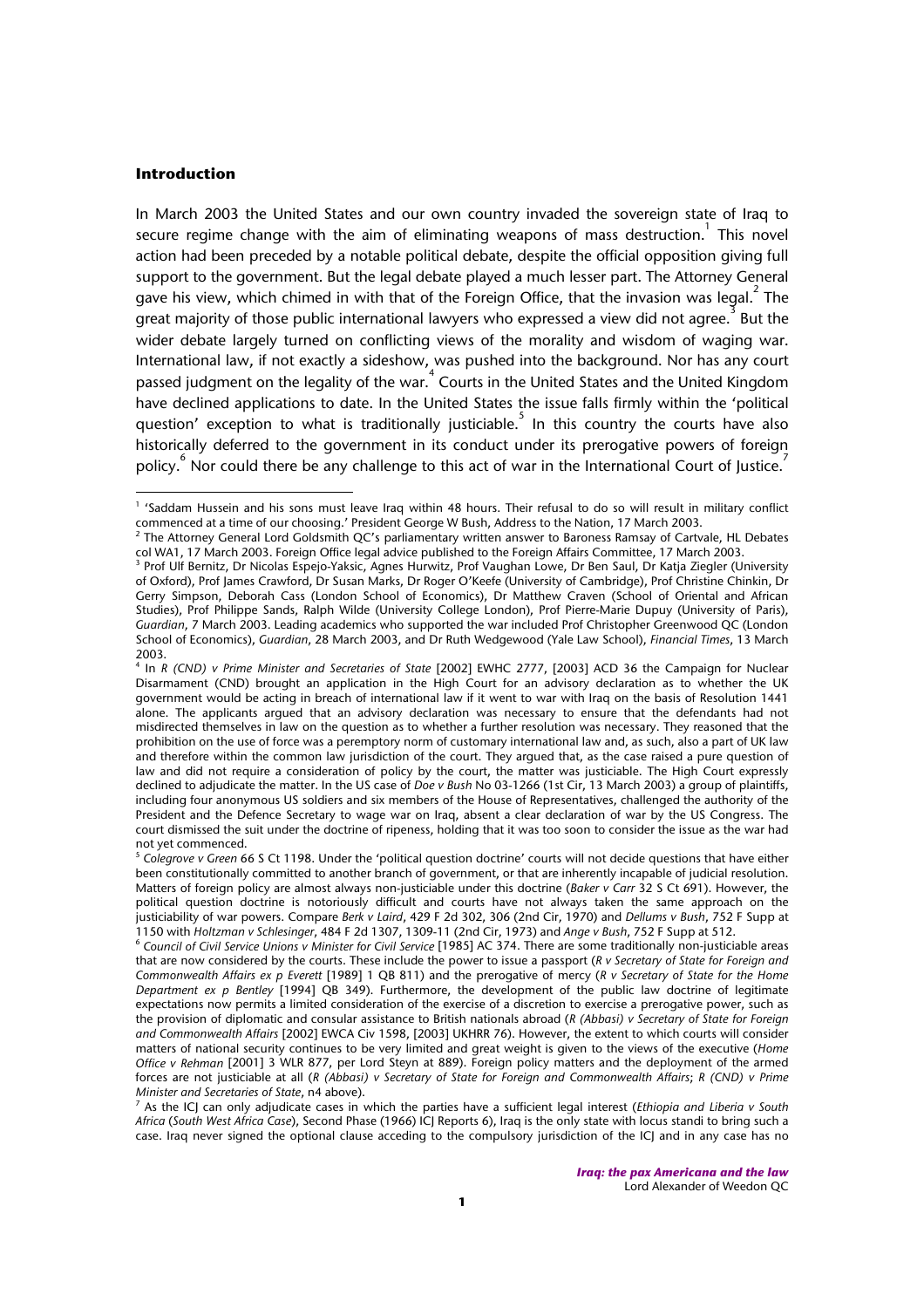Yet there has surely been no more important or far-reaching issue of law for many years.

The very importance of the issue makes the topic especially daunting. All the more so as I, as a common lawyer, do not pretend to any specialist expertise in international law. The issue is also clouded by the various and often shifting justifications that have been given for the armed invasion. This means that the legal analysis has to range widely, if it is to confront all the variously stated reasons for going to war.

The principles underlying international law are not recognisably different to those that exist in all civilised legal systems. They seek to foster liberty, promote equality of participation, and to set boundaries to the pursuit of self-interest. As with any system of law there are restraints and sanctions to protect the community, including the use of force as a last resort.

In achieving these objectives in international law it is obviously necessary in particular to restrain the actions of the most powerful nations. The founding fathers of the United States knew, and indeed relied upon, their reading of Emer de Vattel, writing in the middle of the eighteenth century, that in international law:

*Strength or weakness, in this case, counts for nothing. A dwarf is as much a man as a giant is; a small Republic is no less a sovereign State than the most powerful Kingdom.*<sup>8</sup>

Thus, it is not surprising that the underlying purposes of international law are to ensure equal treatment and, where appropriate, to protect the weak against the strong just as our own national systems of law seek to do domestically. This was particularly significant in the case of the UN Charter which was negotiated against a background of the ruthless and unjustified invasion of smaller states by Germany, Japan and the Soviet Union. Not surprisingly, respect for sovereignty and constraints on the unilateral use of armed force were uppermost in the minds of the founders.

I wish briefly to touch on a threshold argument that some who describe themselves as practical realists would advance. What, they would say, is the point of traversing old ground? The war in Iraq, so bravely and searingly chronicled by intrepid journalists and able political commentators, now lies in the past. It may have inflicted heart-rending casualties but at least it was short. The Iraqis should think themselves fortunate that the indisputably vile regime of Saddam Hussein was at last driven from power. In time there will be an Iraqi government to replace the outgoing regime and to introduce democracy to that country; the country may be unstable now, but we have to see it through. So what is the point of raking over the embers?

Such appeals to so-called reality command a swift and simple riposte. International law, like the common law, is founded upon precedent. A bad precedent should not be allowed to stand. This US-led action was aimed at nullifying a rogue state. But the United States have identified other rogue states as being part of what they regard as 'the axis of evil'. These states were identified as

independent government with sufficient standing to bring a case. Furthermore, the US revoked their signature to the optional clause in 1986. The UK is the only relevant state that is a current signatory to the optional clause.

Emer de Vattel, *Le Droit des Gens* (Leiden, 1758) translated in *The Law of Nations* (Washington, Carnegie Institution Washington, 1916), p7, as quoted in Gerald Stourzh, *Alexander Hamilton and the Idea of Republican Government* (Stanford, Stanford University Press, 1970), p134.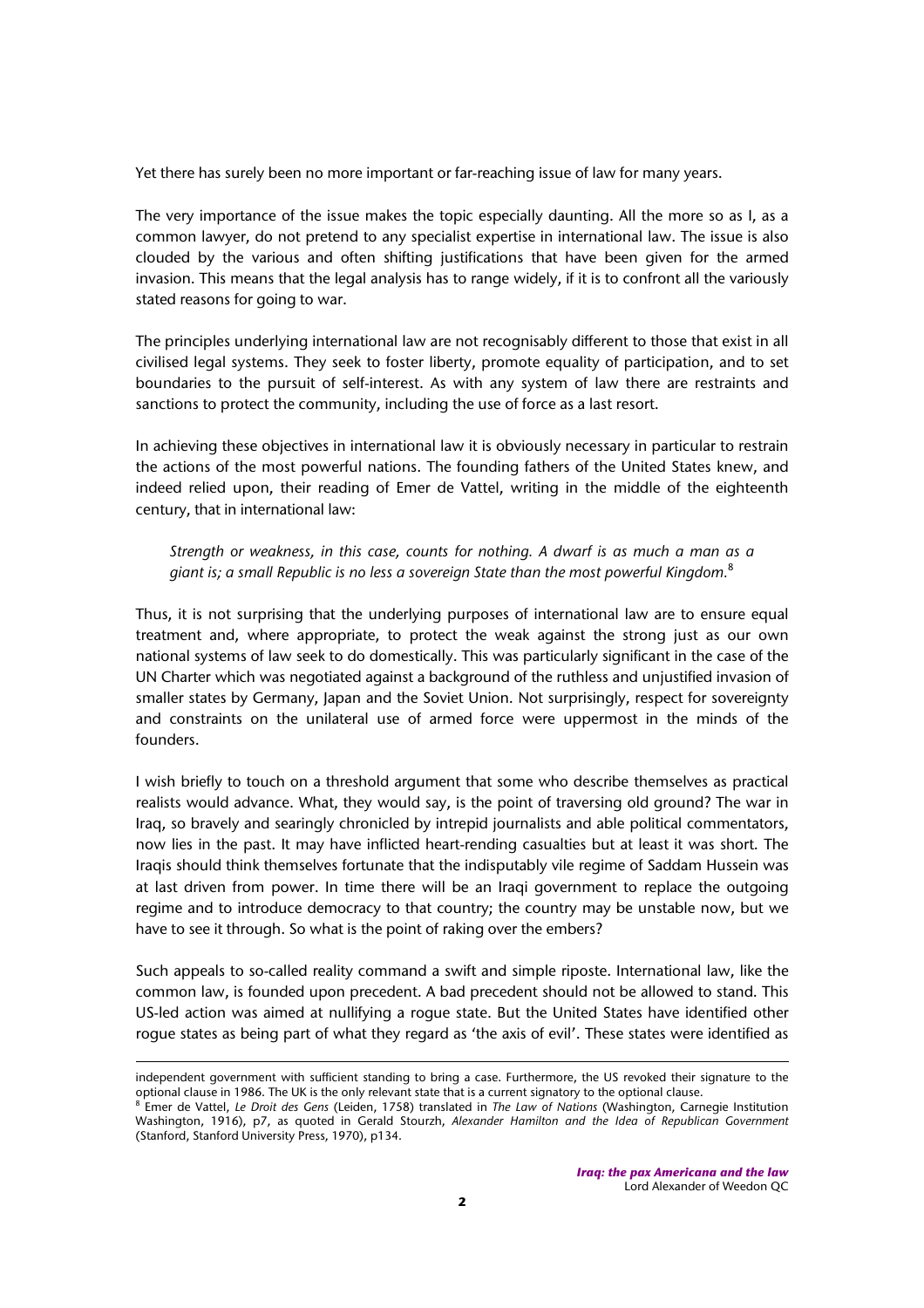North Korea and Iran by President Bush in his 'State of the Union' speech in 2002. $\degree$  Moreover, the United States have since identified Syria, Cuba and Libya as being a threat.<sup>10</sup> So it becomes especially important now to weigh up whether the precedent is sound. In turn this engages the larger geo-political question of the extent to which the United Nations and other international institutions such as the European Union can act as a check on the hegemony of the United States.

#### **The United States and multilateralism**

I do not use the word 'hegemony', or as a former French Foreign Secretary would say 'hyperpuissance', in a pejorative sense.<sup>11</sup> We all owe a remarkable debt, which it is right in time of widespread criticism of the United States we should acknowledge, to the commitment of that remarkable country to a pursuit of world order and peace. This is particularly so since the end of the Second World War.

In marked contrast to the isolationism that followed the First World War, the United States played a visionary role in creating the institutions forged at the end of the Second World War. Let us recall some of their greatest contributions. The Bretton Woods agreement with the creation of the International Monetary Fund and the World Bank, and above all the commitment of President Roosevelt to the creation of the United Nations. The drive with which his widow, Eleanor, as the first US ambassador to the United Nations, shaped the Declaration of Human Rights, which in turn was the inspiration for our own great European Convention on Human Rights. The vision of General Marshall in financing the reconstruction of a Europe broken and bankrupted by war, so creating the framework from which far-sighted leaders of France and Germany could seek a historic reconciliation through binding economic ties. The preservation through NATO of the security of Europe against the ambitions of the former Soviet Union. Far-flung conflicts to restrain perceived aggression, such as in Korea or, more misguidedly, in Vietnam. The retaking of Kuwait from the invasion by Saddam just over a decade ago.

In all this, the United States were obviously acting out of enlightened self-interest, but laced with a strong element of idealism. Some of their views and actions were not always palatable to our country. They encouraged the dismantling of our remaining empire, and undermined our unlawful and disreputable Suez adventure. In all these actions they were, generally, a standardbearer for democracy and the rule of law. These ideals have prevailed in countries as distant from each other as Spain, Portugal and the former Soviet Union and its satellites. Thomas lefferson's 'Empire of Liberty' stretches more widely than ever before.

It is perhaps no accident that in these 60 years of remarkable achievement the United States were committed to the principles of multilateralism. During the Cold War the concept of the preservation of 'the West' against the Soviet Union demanded a close-knit engagement with Europe. But there were always currents of thought in the United States that instinctively shied away from an institutional approach and believed that the United States should pursue more

 9 'States like these, and their terrorist allies, constitute an axis of evil, arming to threaten the peace of the world.' President George W Bush, State of the Union speech before Congress, 29 January 2002.

<sup>10 &#</sup>x27;In addition to Libya and Syria, there is a threat coming ... [from] Cuba.' US Under Secretary of State John Bolton, 'Beyond the Axis of Evil: Additional Threats from Weapons of Mass Destruction', Remarks to the Heritage Foundation, Washington DC, 6 May 2002.

<sup>11</sup> Robert Kagan, *Paradise and Power: America and Europe in the New World Order* (London, Atlantic, 2003), p43.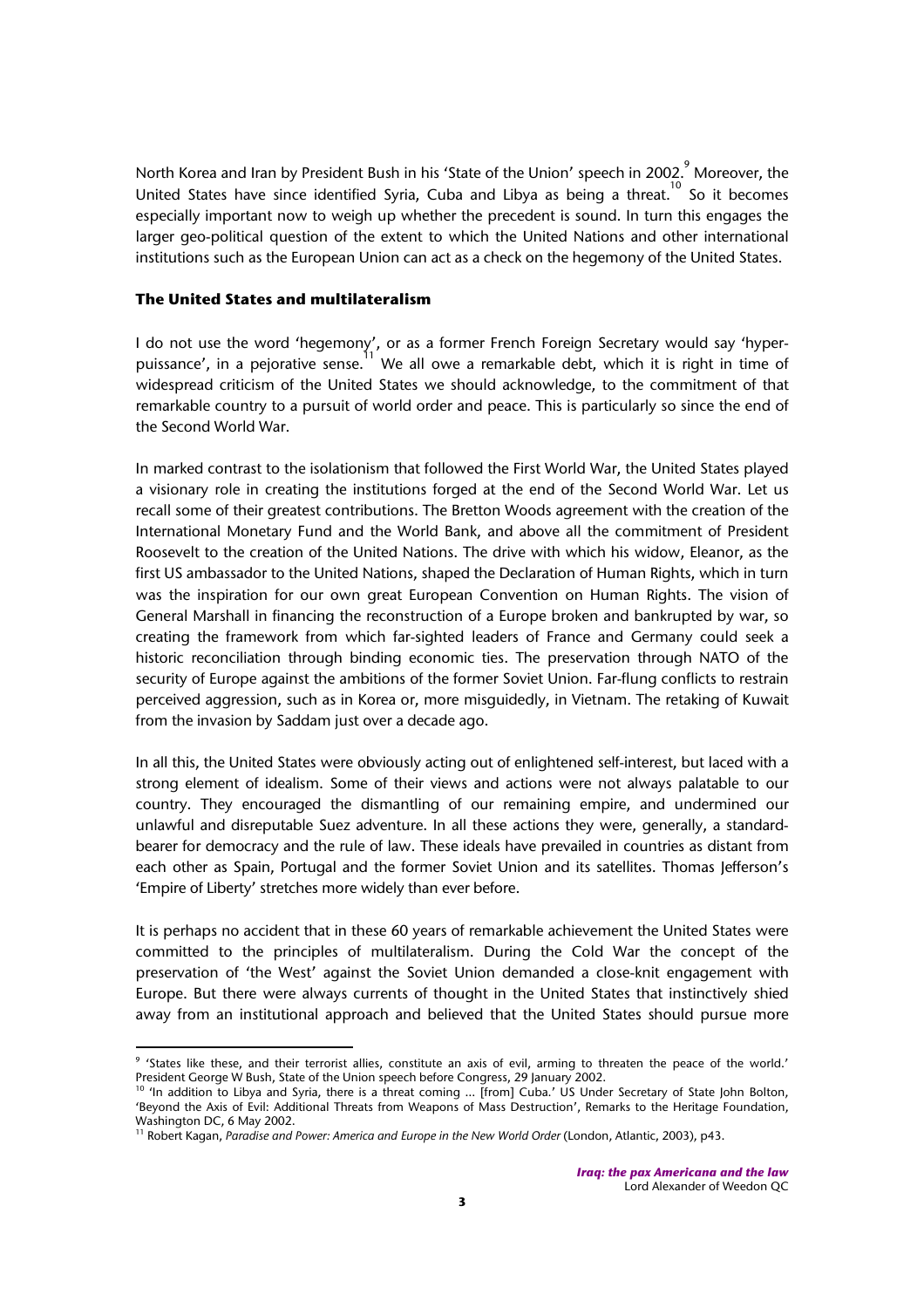closely defined national interest.<sup>12</sup> The end of the Cold War, and with it much of the justification for multilateralism, gave impetus to these views. The refusal to ratify the Kyoto Convention on the environment, or to participate in the International Criminal Court, and indeed the withdrawal from the Anti-Ballistic Missile Treaty are all illustrations.<sup>13</sup> The United States now feel freer of constraint to act in what they consider to be their own best interests regardless of the views of other countries. They see themselves, too, and rightly so, having in many ways wider responsibilities than any other country for upholding order whether in Asia or in the Middle East. These are not responsibilities that Europe can fulfil. The United States have continued to commit more than three per cent of their GDP to defence notwithstanding the end of the Cold War, whereas Europe, in pursuing the peace dividend, has allowed its defence spending to fall below two per cent. The US military budget is about double that of the other NATO countries put together.<sup>14</sup> On this basis the disparity of power will grow.

All this is brilliantly brought out in a short and remarkable book by Robert Kagan called *Paradise*  and Power.<sup>15</sup> He points out cogently that the differing perspectives of Europe and the United States reflect the military weakness of Europe as compared with the power of the United States. For the weaker Europe negotiation, diplomacy and international law are the only ways in which its aims can be achieved. As he puts it: 'For Europeans the U.N. Security Council is a substitute for the power they lack'.<sup>16</sup> By contrast for the United States it is a potential restraint on their clear ability to act alone to preserve their national interest.

This dichotomy, which the events leading up to the Iraq war so graphically highlighted, means that some wring their hands and ask whether anything can be done to build checks and restraints on the United States. But this seems far from easy. *The Economist* has recently pointed out that the American population is growing faster and getting younger whilst the European population declines and steadily ages.<sup>17</sup> The economic consequences of this obviously favour the United States. *The Economist* has summarised it in these terms: 'The long-term logic of demography seems likely to entrench America's power and to widen existing transatlantic rifts', providing a gloomy 'contrast between youthful, exuberant, multi-coloured America and ageing, decrepit, inward-looking Europe'. All of which means that we have to rely on the acceptability of evolving international law together with the underlying liberal democratic values of the United States for a check on neo-conservative, supremacist tendencies. There is, too, a growing realisation within the United States that they cannot, and do not want to, undertake the task of policing the world alone. In practical terms, the difficulties inherent in the long-term occupation of a country highlight the need to engage other states and multilateral institutions. The cost of war is much higher if pursued unilaterally, as are the costs of reconstruction.<sup>18</sup> The need for wider participation

 $\overline{a}$ 

<sup>12</sup> eg, 'The U.N. has become a trap. Let's go it alone.' US Senator Robert Taft, quoted by Rep James B Utt, *Congressional* 

*Record House, 15 January 1962.*<br>*Record House, 15 January 1962.* 13 The US are a signatory to the Kyoto Protocol to the UN Framework Convention on Climate Change (1997) but have never ratified it. The US signature to the Rome Statute of the International Criminal Court (1998) was formally renounced<br>on 6 May 2002, and the US formally withdrew from the Anti-Ballistic Missile Treaty (1972) on 13 Dece on 6 May 2002, and the US formally withdrew from the Anti-Ballistic Missile Treaty (1972) on 13 December 2001.<br><sup>14</sup> '[The US] spends 3% of its GDP on its armed forces, France and Britain around 2.5%, Germany just 1.6%.'

<sup>&#</sup>x27;Undermining NATO?', *The Economist,* 1 May 2003.<br><sup>15</sup> Kagan, n11 above.

<sup>16</sup> ibid, p40.<br><sup>16</sup> ibid, p40.<br><sup>17</sup> 'Half a billion Americans?', *The Economist*, 22 August 2002.<br><sup>18</sup> The overall military cost of Iraq, on the assumption of a four-year occupation, has been estimated at \$150 billion. Reconstruction costs are more uncertain but could rise to the same figure. This cost would be more greatly shared if there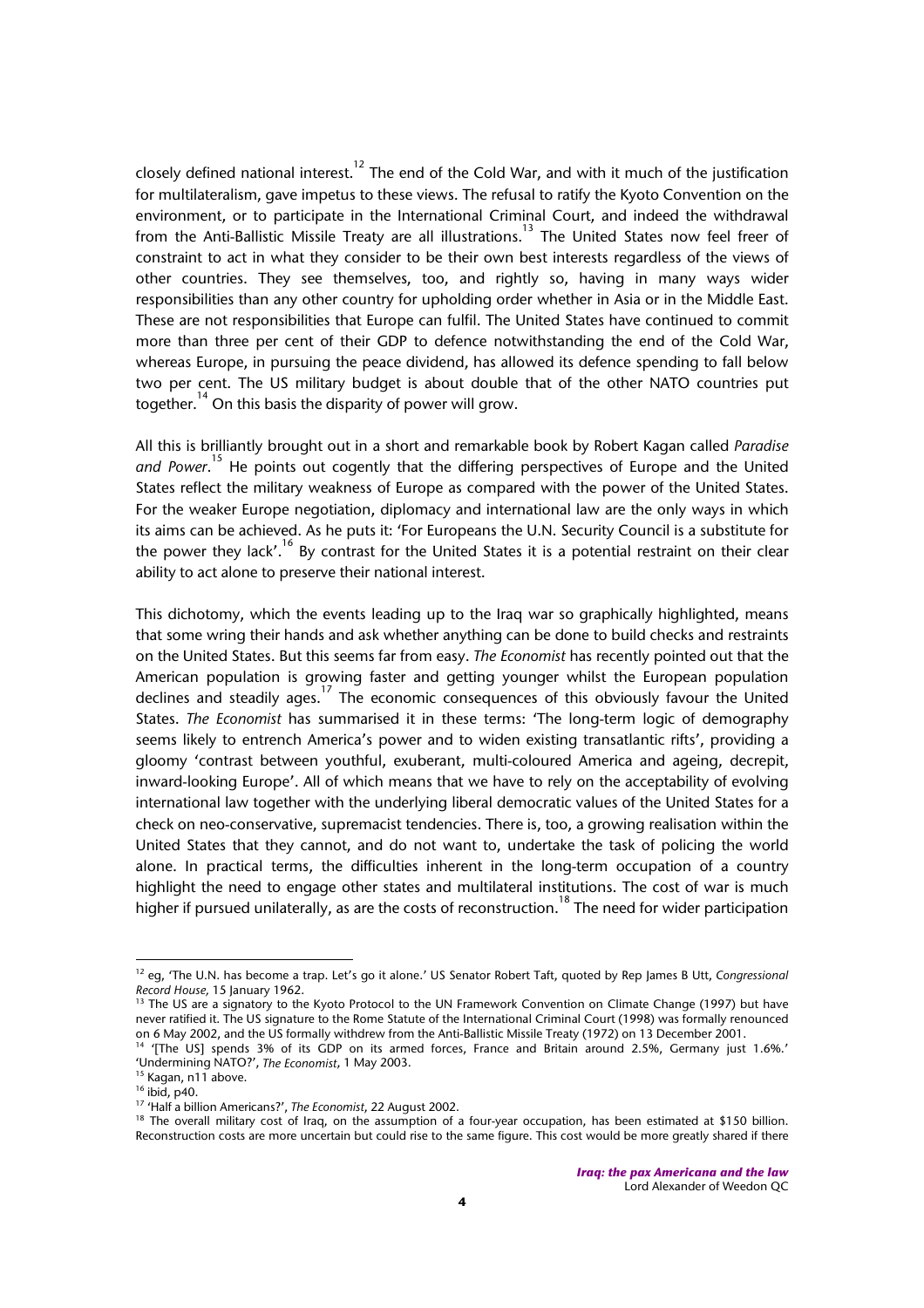in peace-keeping and the value of UN involvement is now belatedly being realised.

#### **The basis for the invasion of Iraq**

How do the rival arguments for the invasion of Iraq stand up? This demands particularly close analysis. In part, as already mentioned, this is because different arguments were advanced at different times for the waging of war. At one time it appeared that reliance was placed on an imminent threat of the use of weapons of mass destruction by Saddam Hussein on the United States or their allies. Indeed, the now notorious government dossier of 24 September 2002 asserted: 'his military planning allows for some of the W.M.D. to be ready within 45 minutes of an order to use them … Unless we face up to the threat … we place at risk the lives and prosperity of our own people.'<sup>19</sup> Later, emphasis was placed on the importance of bringing humanitarian relief against dictatorship to the people of Iraq.<sup>20</sup> Jack Straw stated: 'For over two decades, Saddam Hussein has caused a humanitarian crisis in Iraq and one which at least equals Milosevic's worst excesses ... Saddam has waged a war, but a hidden one, against the Iraqi people'.<sup>21</sup> Yet later. the focus became the desirability of liberating that country and giving it the opportunity of democratic government.<sup>22</sup> In a joint statement in April George Bush and Tony Blair stated: 'After years of dictatorship, Iraq will soon be liberated. For the first time in decades, Iraqis will soon choose their own representative government … We will create an environment where Iraqis can determine their own fate democratically and peacefully'.<sup>23</sup>

What became totally clear was that the United Nations would not approve the invasion of Iraq, at any rate until the weapons inspectors had been given a significantly greater time to find out whether Iraq currently possessed such weapons of mass destruction. So in March 2003 the United States and their allies withdrew their proposed resolution seeking approval for the use of force, because they knew the majority of the Council would reject it, including Russia, Germany and France. They had to find some other way of justifying their action in international law. So they fell back on the 12-year-old Resolution 678 of 1990 passed for the purpose of authorising the expulsion of Saddam Hussein from Kuwait and the restoration of peace in the Middle East.

were wider international support. In 1999 the coalition to liberate Kuwait orchestrated by President Bush funded 80% of the overall costs. See Leal Brainard and Michael O'Hanlon, *Financial Times*, 6 August 2003.

<sup>&</sup>lt;sup>19</sup> Iraq's Weapons of Mass Destruction: The Assessment of the British Government (London, The Stationery Office Ltd, 2002), p7: 'The policy of the United Kingdom Government … is related to the threat which the Saddam Hussein regime poses to the rest of the world. And that threat comes from its unlawful, unauthorised, wilful possession and development of weapons of mass destruction.' Jack Straw, interview on BBC Radio 4, 13 September 2002.<br><sup>20</sup> This was never wholly explicitly put forward as a legal justification. 'The nature of Saddam's regime is relevant ...

because Saddam has shown his willingness to use [weapons of mass destruction] … let us .… not forget the 4 million Iraqi exiles, and the thousands of children who die needlessly every year due to Saddam's impoverishment of his country … [and the] tens of thousands imprisoned, tortured or executed by his barbarity every year.' Tony Blair, HC Debates, col 130, 25 February 2003; '[This] is a war against Saddam because of the weapons of mass destruction that he has, and it is a war against Saddam because of what he has done to the Iraqi people.' Tony Blair, interview with the BBC World Service, 4 April 2003.

Jack Straw, Newspaper Society Annual Conference speech, 1 April 2003.

<sup>22</sup> This was also not put forward explicitly as a legal justification. 'We know that most Iraqis want to see political change in their country … The U.K. wants to help Iraq to achieve this. If we are obliged to take military action, our first objective will be to secure Iraq's disarmament. But our next priority will be to work with the United Nations to help Iraqi people recover from years of oppression and tyranny, and allow their country to move towards one that is ruled by law, respects international obligations and provides effective and representative government.' Jack Straw, International Institute of Strategic Studies speech, 11 February 2003.

<sup>&</sup>lt;sup>23</sup> Tony Blair and George W Bush, joint statement on Iraq, 8 April 2003.

<sup>24</sup> n2 above. It was also suggested by the US that they were acting under their inherent right to self-defence in international law. 'Whereas Iraq's demonstrated capability and willingness to use weapons of mass destruction, the risk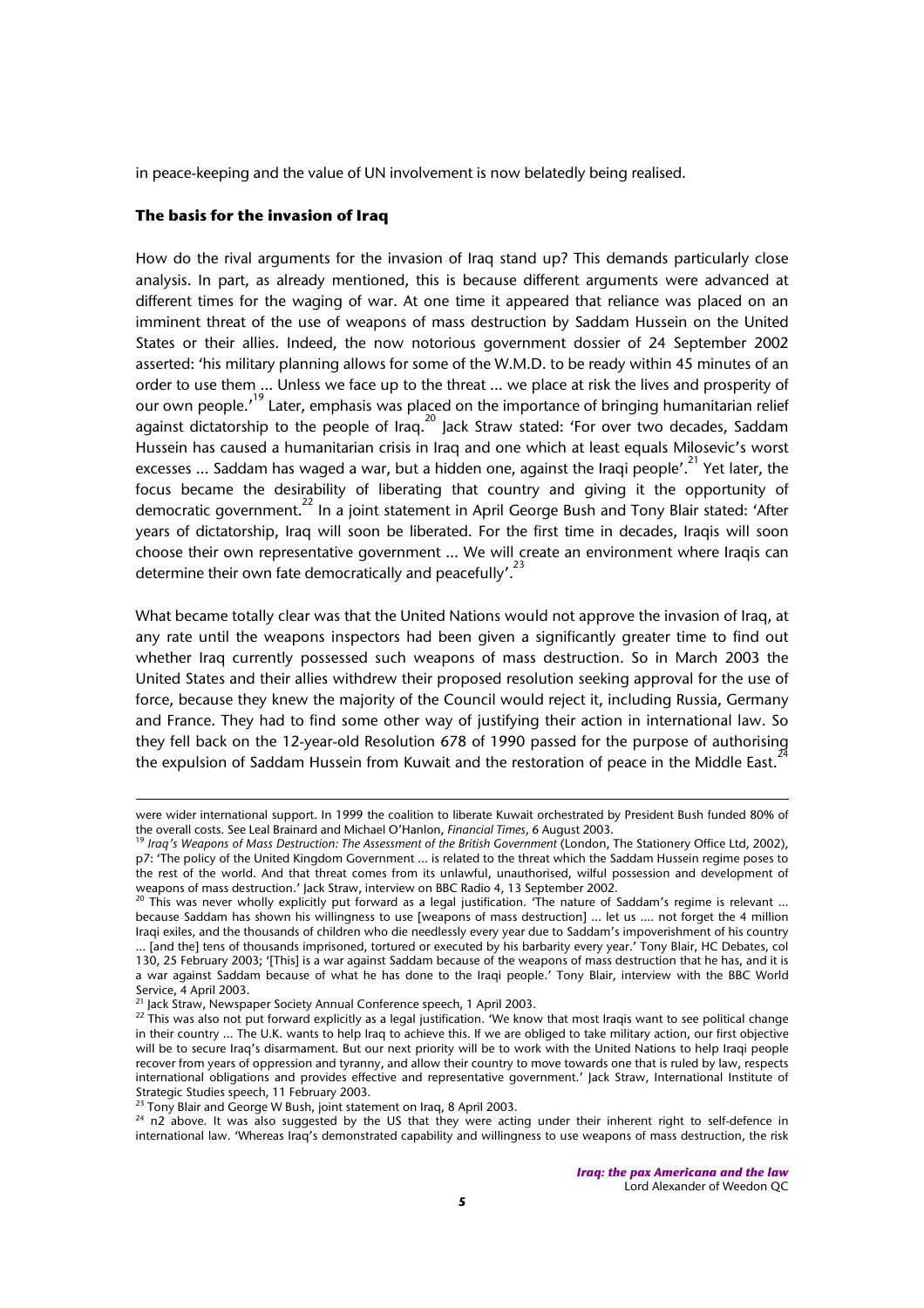An old resolution passed for a more limited purpose was ingeniously used as a cloak for the very action that the United Nations would not currently countenance. To a common lawyer, taking such a tortuous route to avoid the clear, current wish of the United Nations seems, as Professor Robert Skidelsky has put it, 'straining at a gnat'.<sup>25</sup> But it was seriously advanced and needs consideration in a little detail.

#### **The facts**

What are the facts on which the government relied? I shall not spend time on the so-called 'dodgy' dossier of February 2003. It seems to have been conceived in desperation, based on an old PhD research paper generated from the internet. It richly warranted Jack Straw's frank admission that it was 'Horlicks'. What I shall focus on is the government dossier of 24 September 2002 and the assessment by the two very experienced UN weapons inspectors, Dr Hans Blix and Dr Mohamed El Baradei. The dossier contained the 45 minutes claim. There is no doubt that this led to the widespread impression that our country could be attacked on 45 minutes' notice.<sup>26</sup> We now know that this was simply wrong. The claim should have applied only to the deployment of battlefield munitions. Yet the government did nothing to dampen down the concern they created. Perhaps one day we will be told why they allowed it to start. In as far as the parliamentary Intelligence and Security Committee has said: 'Saddam Hussein was not considered a current or imminent threat to mainland U.K.<sup> $27$ </sup>

The whole thrust and purpose of the dossier at the time was to persuade us that Saddam Hussein's continuous breaches of UN resolutions called for further action by the international community. It acknowledged the success of weapons inspections between 1991 and 1998 in identifying and destroying very large quantities of chemical weapons and associated production facilities. It claimed that there had been an increase in capabilities to produce such weapons since 1998, but also acknowledged that these facilities are capable of dual use for petrochemical and biotech industries. It did not suggest that a nuclear threat is less than a minimum of one or two years away.

What the dossier does not contend is also of some importance. It does not suggest that Iraq has current links with Al Qaeda nor with the terrible assault on the United States of 11 September 2001. Nor does it suggest that Saddam has any present motive for launching an attack on any of his neighbours or any current intent to do so. It fails to tell us that the Joint Intelligence Committee had advised that an invasion of Iraq might increase the threat from Al Qaeda.

 $^{27}$  ibid, p31.

that the current Iraqi regime will either employ those weapons to launch a surprise attack against the United States or its Armed Forces or provide them to international terrorists who would do so, and the extreme magnitude of harm that would result to the United States and its citizens from such an attack, combine to justify action by the United States to defend itself.' Preamble to the Authorisation for Use of Military Force Against Iraq Resolution of 2

<sup>25</sup> Robert Skidelsky, 'The American Contract', *Prospect Magazine*, July 2003.<br><sup>26</sup> The dossier was for public consumption and not for experienced readers of intelligence material. The 45 minutes claim, included four times, was always likely to attract attention because it was arresting detail that the public had not seen before … The fact that it was assessed to refer to battlefield chemical and biological munitions and their movement on the battlefield and not to any other form of chemical or biological attack, should have been highlighted in the dossier. The omission of the context and assessment allowed speculation as to its exact meaning. This was unhelpful to understanding the issue.' Report of the Intelligence and Security Committee, *Iraqi Weapons of Mass Destruction*, September 2003, p27.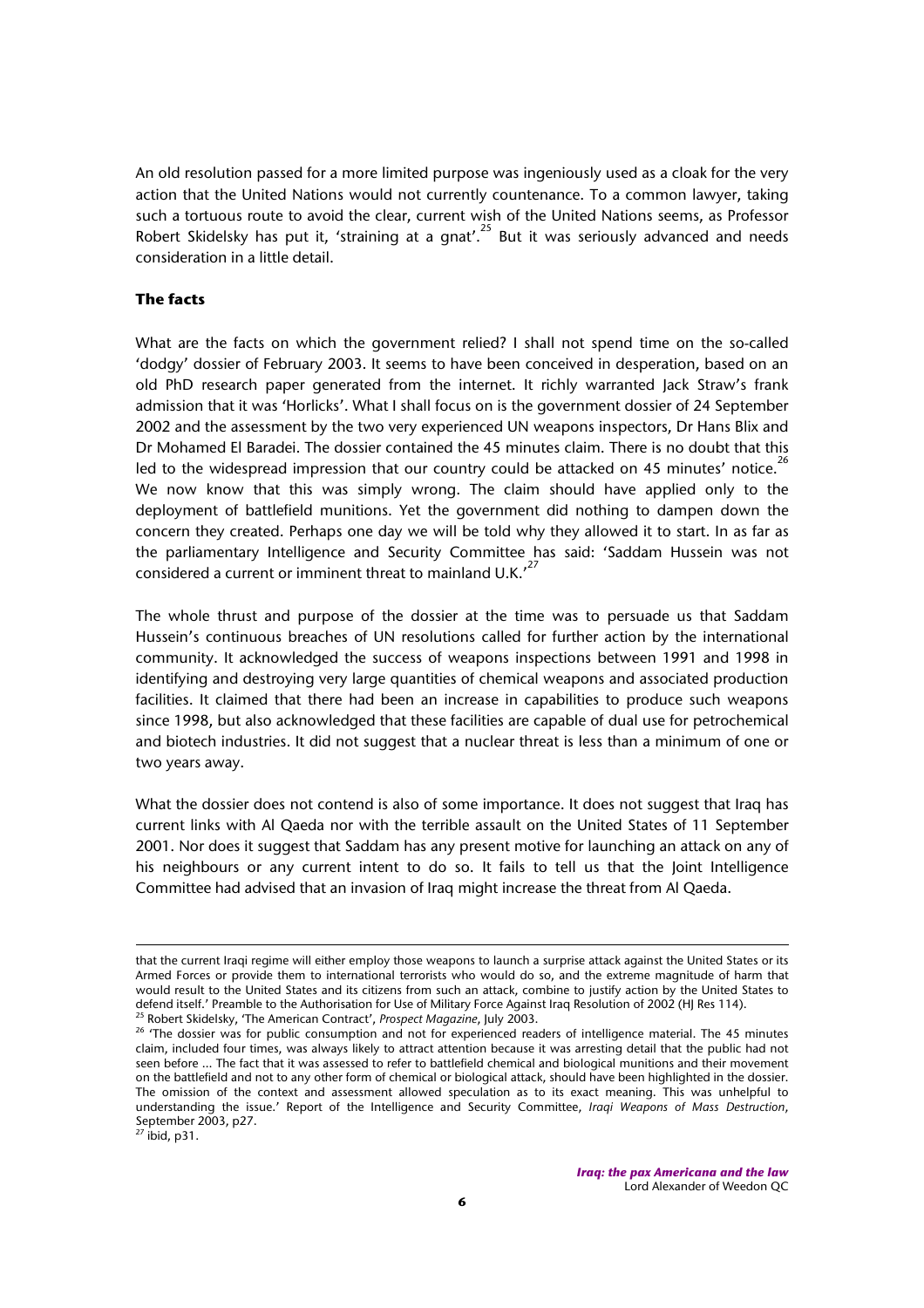The dossier concludes with an account of the tyrannical behaviour, in breach of all human rights, of Saddam to his own people and highlights some of the grisly Stalinesque details. It is sickening reading but no suggestion is made that we have not known about this for years, nor any explanation offered as to why action was not taken before. So the dossier may make out a case for a new UN resolution such as 1441, but it nowhere argues that in the absence of such international action there are reasons for the United States and the United Kingdom to go it alone.

Nor did the information change between September and the fateful week in March when the inspectors were recalled and we launched the invasion. On the contrary the authoritative reports of the weapons inspectors confirmed the prior assessment. In February 2003 Dr Hans Blix reported to the United Nations that there were now more than 250 inspectors in Iraq and that although Iraqi co-operation had been less than full, access to sites had been promptly given on demand. No weapons had yet been found and there was as yet no firm evidence that they did or did not exist. He in no way suggested that there was a continuing build-up. He clearly saw his task in searching for chemical and biological weapons as unfinished.<sup>28</sup> On the same day Dr Mohamad El Baradei repeated that by December 1998 the International Atomic Energy Authority had neutralised Iraq's past nuclear programme and had to date found no evidence of ongoing prohibited nuclear or nuclear-related activities in Iraq.<sup>29</sup>

In summary, the dossier and the later reports of the inspectors made out a convincing case that the United Nations should insist on continuing with inspections. But none of these facts made any case for the dramatic breaking off of inspections, disregarding the United Nations and invading another sovereign state with all the loss of life, civilian as well as military, destruction of infrastructure and internal occupation which followed. No wonder Kofi Annan said ahead of such action that it could not be in conformity with the UN Charter.<sup>30</sup> Which brings us to the Charter itself.

#### **The Charter**

 $\overline{a}$ 

The opening line of the preamble of the Charter, '[w]e the peoples of the United Nations, determined to save succeeding generations from the scourge of war …', reflects a central purpose of the treaty: to ensure international peace and security through collective action. The Charter seeks to achieve this by outlawing the unilateral use of force except in self-defence, resolving international disputes by peaceful means, promoting co-operation in solving international economic, social, cultural and humanitarian problems, and promoting respect for human rights.

The lynchpin of the Charter is Article 2(4) which prohibits the use or threat of force in international relations in the following terms:

*All members shall refrain in their international relations from the threat or use of force* 

<sup>&</sup>lt;sup>28</sup> Hans Blix, Report to the Security Council, 14 February 2003.

<sup>&</sup>lt;sup>29</sup> Mohamad El Baradei, Report to the Security Council, 14 February 2003.

<sup>&</sup>lt;sup>30</sup> '[If] action is taken without the authority of the Council, then the legitimacy and support for that action will be seriously impaired.' Kofi Annan, Secretary-General's press conference, Brussels, 17 February 2003.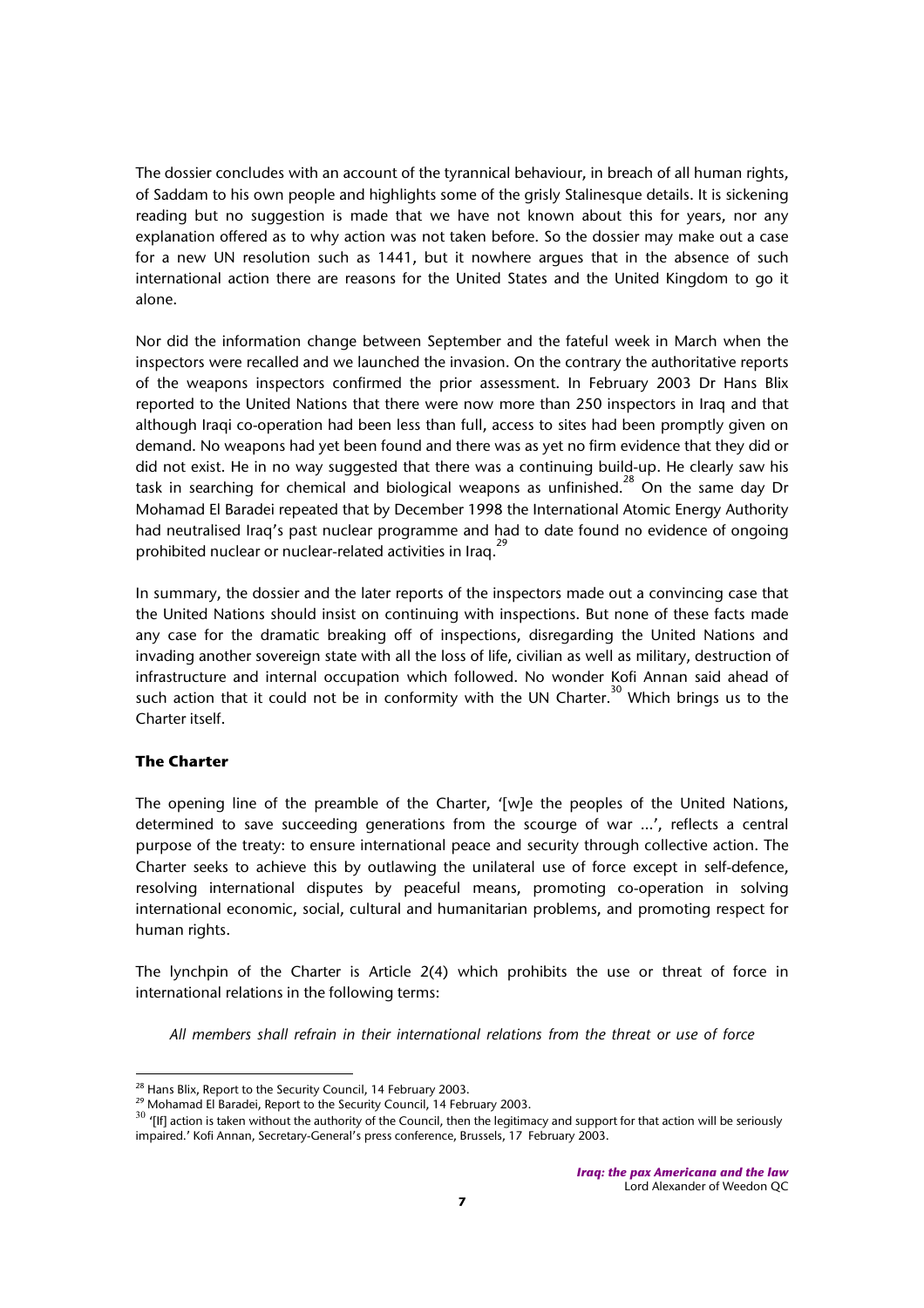*against the territorial integrity or political independence of any state, or in any other manner inconsistent with the purposes of the United Nations Charter.* 

The Charter permits only two exceptions to the prohibition. The first is collective action authorised by, and only by, the Security Council acting under Chapter VII. The second is the inherent right to individual or collective self-defence as enshrined in Article 51 of the Charter. This strong protection against the invasion of one country by another reflects the understandable reaction against the horrors inflicted before, and during, the Second World War.

Thus, Articles 41 and 42 in Chapter VII lay down both the non-forceful and, as a last resort, forceful measures that the Security Council may take to counter threats to international peace and security. If the Security Council decides that non-forceful measures under Article 41 are inadequate, Article 42 states that it may take 'such action by air, sea, or land forces as may be necessary to maintain or restore international peace and security'. Article 51 contains the sole, and limited provision, for one country or group of countries to go it alone without prior Security Council backing. It states that '[n]othing in the … Charter shall impair the inherent right to individual or collective self-defence if an armed attack occurs against a Member of the United Nations'.

I suspect that there are a comparatively large number of people who are unclear as to the exact legal justification ultimately advanced by the government for invading Iraq. So it is worth stressing that when it came to the point the UK government based its case on, and only on, UN Resolution 678 passed as long ago as 1990, in conjunction with Resolution 1441 of 2002. There were other potential legal arguments which would have seemed to be more in harmony with the various political reasons advanced. In the end none of them would have stood up in law. But they are worth looking at to show why the government was driven to scrape the bottom of the legal barrel. These arguments, which merit brief consideration, are fivefold: self-defence, humanitarian intervention, implied authorisation, the unreasonable use of a Security Council veto, and a breach of Resolution 1441.

#### **Self-defence**

 $\overline{a}$ 

There was a suggestion during the run-up to war that we were going to invoke our right to selfdefence.<sup>31</sup> This was the impression created by the 45 minutes claim. The right to self-defence is

 $31$  'It is right [to go to war] because weapons of mass destruction – the proliferation of chemical, biological, nuclear weapons and ballistic missile technology along with it – are a real threat to the security of the world and this country.' Tony Blair, HC Debates, col 682, 15 January 2003; 'This resolution [1441] does not constrain any member state from acting to defend itself against the threat posed by Iraq, or to enforce relevant U.N. resolutions and protect world peace and security.' Ambassador Negroponte, statement to Security Council, 8 November 2002; Preamble to the Authorisation for Use of Military Force Against Iraq Resolution of 2002 (HJ Res. 114), quoted n24 above. However, arguments of selfdefence were not in the end seriously advanced in the UK. Although much time has been spent scrutinising the quality of the government dossiers on Iraq, this is not an issue required to be analysed here. It seems to be common ground that parts of the second dossier, published 3 February 2003, were plagiarised from a PhD thesis. This implies that the government only presented information to the public that they thought would justify the course of action they had chosen to take. '[T]he significance of intelligence lies not only in the information, be it empiric or uncorroborated conjecture, which it is thought fit to put into this or that document, but more importantly what interpretation is placed upon it … on the basis of the way in which whatever was said or written was presented, the British people obtained the distinct impression that the threat from Iraq was more massive and imminent than has since proved to be the case, or indeed may ever have been. There were other tenable reasons which could have been used to justify military force, but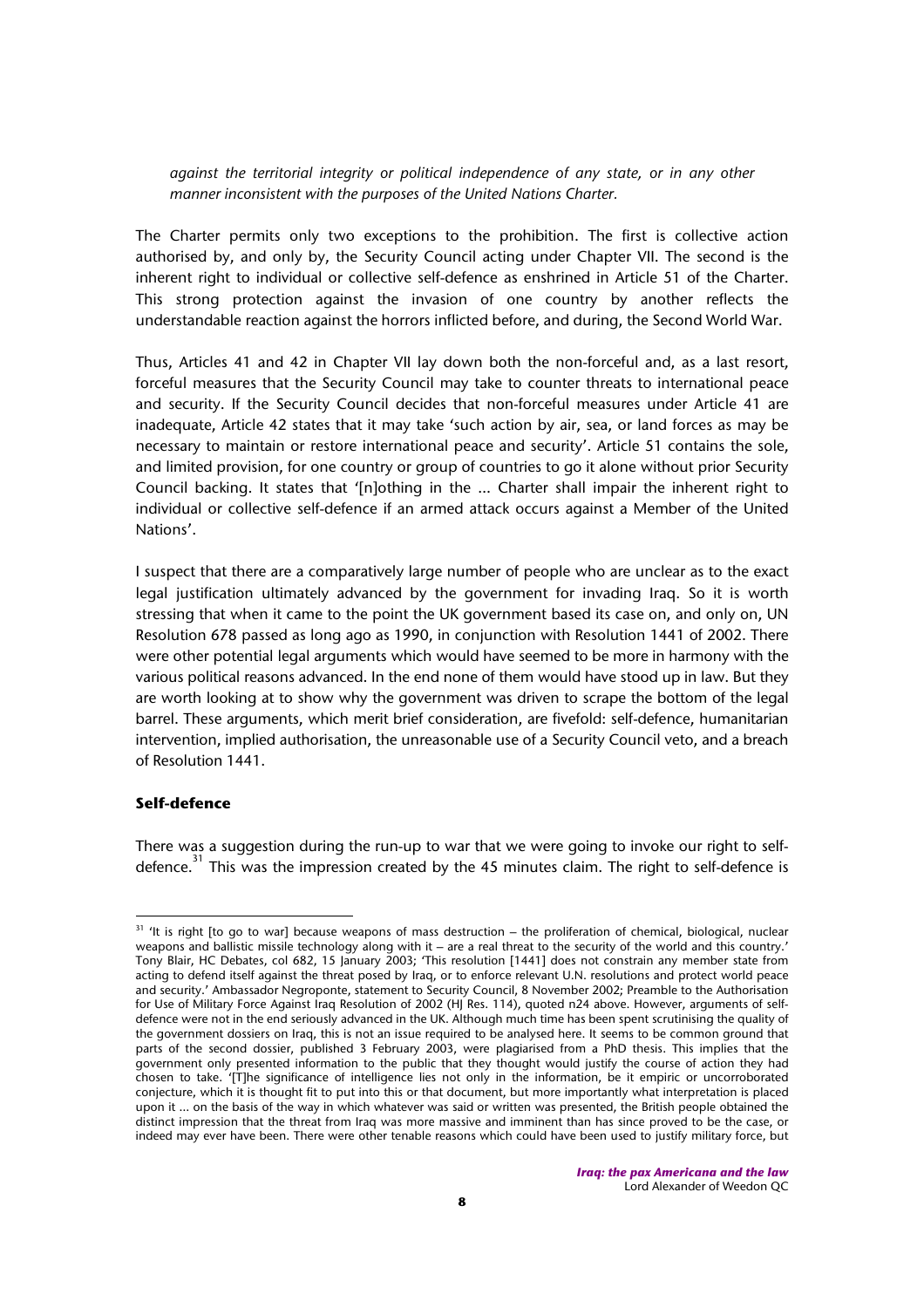protected by Article 51 of the Charter.<sup>32</sup> The use of the word 'inherent' in that Article indicates that it is the customary international law right of self-defence that is preserved.<sup>33</sup> That doctrine was formulated in the seminal case of *The Caroline* in 1841 when American Secretary of State Daniel Webster wrote that there must be a 'necessity of self-defence, instant, overwhelming, leaving no choice of means and no moment for deliberation'.<sup>34</sup> The element of necessity is to be determined by the claiming state. But once force has been initiated its legality must be assessed by an impartial body and not by the parties to the conflict.<sup>35</sup> The use of force in self-defence must always be proportionate, that is, in the words of Webster, involving 'nothing unreasonable or excessive, since the act justified by the necessity of self-defence must be limited by that necessity and kept clearly within it'. $\frac{3}{5}$ 

Article 51 refers to the use of self-defence in the event of an 'armed attack'. This raises the question of when, if ever, a state may legally use self-defence in advance of an attack. There is a school of academic thought that considers that the wording of Article 51 precludes action in anticipation of an armed attack, or 'anticipatory self-defence' as it is known.<sup>37</sup> Anticipatory selfdefence was an accepted part of customary international law. But it maintained the high standard of necessity enunciated in *The Caroline.* It required a threat to be imminent before a defensive attack could be undertaken in anticipation of it.<sup>38</sup> So the question at the heart of the debate is whether Article 51 qualifies or restricts the wide scope of the customary law doctrine of selfdefence.<sup>3</sup>

Those who argue for a restrictive interpretation point out that anticipatory self-defence is contrary to the wording of Article 51 as well as to the objects and purposes of the Charter. The imminence of an attack cannot usually be easily assessed on objective criteria. So the decision whether to

l

none which would have satisfied Parliament and the country as regards the necessity and legality of such action.' Field Marshall Lord Bramall, letter to *The Times*, 1 July 2003.<br><sup>32</sup> Article 51, Charter of the United Nations 1945. 'Nothing in the present Charter shall impair the inherent right of

individual or collective self-defence if an armed attack occurs against a Member of the United Nations, until the Security Council has taken measures necessary to maintain international peace and security. Measures taken by members in exercise of this right of self-defence shall be immediately reported to the Security Council and shall not in any way affect the authority and responsibility of the Security Council under the present Charter to take at any time such action as it deems necessary in order to maintain or restore international peace and security.'<br><sup>33</sup> Nicaraaua v United States of America (1986) ICJ Reports 4, 94.

<sup>&</sup>lt;sup>34</sup> 29 BFSP 1137-38. During a Canadian rebellion against British rule in 1837, insurgents used an American ship to transport their supplies. In retaliation the British government sent a detachment of troops to capture the ship. The troops burned the ship and set it adrift causing the death of one man. It was during an exchange of conciliatory letters between the American Secretary of State Daniel Webster and Lord Ashburton in 1841 that the principles of self-defence were formulated.

<sup>35</sup> Myres McDougal and Florentino Feliciano, *Law and Minimum World Public Order* (London, New Haven Press, 1961), p230; Hersch Lauterpacht, *The Function of Law in the International Community* (Oxford, Clarendon Press, 1933), pp177- 182; DW Bowett, *Self Defence in International Law* (Manchester, Manchester University Press, 1958), p193; Judgment of the International Military Tribunal at Nuremberg, 1946, 1 TRIAL OF GERMAN MAJOR WAR CRIMINALS BEFORE THE INTERNATIONAL MILITARY TRIBUNAL 208 (1947).

 $36$  n34 above.

<sup>37</sup> Hans Kelsen, *The Law of the United Nations* (London, Stevens, 1950), pp269, 787-789; Ian Brownlie, *International Law and the Use of Force by States* (Oxford, Clarendon Press, 1961), p275; Simma (ed), *The Charter of the United Nations: A Commentary* (Oxford, Oxford University Press, 1994), p676. For the opposite view see Bowett, *Self-Defence in International Law*, n35 above, pp187-193; Stephen Schwebel, 'Aggression, Intervention and Self-Defence in Modern International Law' (1972-II) 136 Hague Rec 411, 479; MacDougal and Feliciano, n35 above, pp231-241.

<sup>38</sup> The *Caroline Case*, n34 above, was itself an example of anticipatory self-defence. The International Military Tribunal for the Far East (1948) 994 found that the declaration of war on Japan by the Netherlands in 1941 was a legitimate act of selfdefence in response to an imminent Japanese attack on the Dutch East Indies.

<sup>&</sup>lt;sup>39</sup> The customary law doctrine of self-defence is very wide, arguably including more controversial rights such as the protection of nationals abroad, and the protection of certain vital economic interests. Simma, n37 above, p790.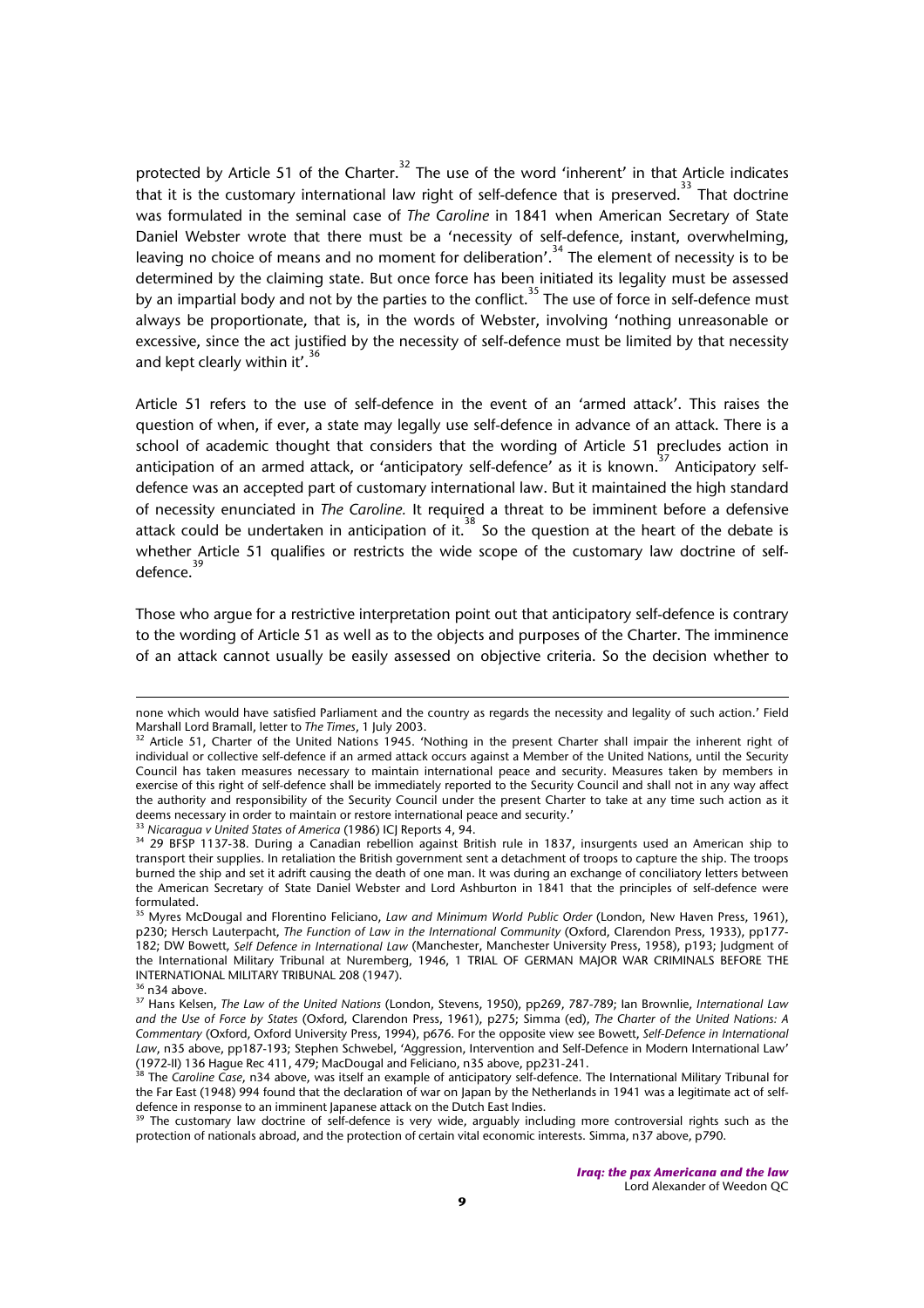undertake such an attack would be left to the individual state's discretion and this contains a manifest risk of abuse.<sup>40</sup> Those who take the contrary view point out cogently that the relinquishment or restriction of a right in international law should not be presumed. So the mention of 'armed attack' in Article 51 does not necessarily mean that a state cannot act to forestall an imminent attack upon it.<sup>41</sup> The French text, too, may be slightly wider when its speaks of '*agression armée*'.

The capacity of modern weaponry equips many states with the capability to strike almost without warning and with devastating consequences. So the better, and more realistic, view is that the Charter does not prohibit the use of anticipatory self-defence in all circumstances.<sup>42</sup> The requirements of necessity and proportionality in these cases are obviously even more stringent than when an attack has actually been launched.

A newer, and much more controversial, development in international law is the doctrine of preemptive self-defence, advocated by the Bush administration in their 'National Security Strategy of the United States' in 2002.<sup>43</sup> This doctrine is broader than anticipatory self-defence and seeks to adapt the concept of 'imminent threat' in order to counteract the dangers posed by rogue states and international terrorists.<sup>44</sup> This is a development that troubles many international lawyers, as the removal of the 'imminent threat' criterion lowers the threshold for the use of unilateral military action and may lead to the escalation of violence in already volatile situations.<sup>45</sup> In some circumstances regime change is a corollary of pre-emptive self-defence, and obtaining a new regime in Iraq has been an official part of US foreign policy since 1998.<sup>46</sup> Most states strongly oppose these developments, believing rightly that such policies pose too great a threat to state sovereignty. With such great international opposition the policy of one state is not sufficient to create a valid rule of international law. Neither regime change nor pre-emptive self-defence can provide a legal justification for the use of military force in Iraq. Nor, as I understand it, was it suggested in the end that it could.

<sup>40</sup> This interpretation of the effect of Article 51 was also adopted by the International Court of Justice in *Nicaragua v United States of America*, n33 above, 103: 'in the case of individual self-defence, the exercise of this right is subject to the state concerned having been the victim of an armed attack. Reliance on collective self defence of course does not remove the need for this.'

<sup>41</sup> Schwebel, n37 above.

<sup>42</sup> Jennings and Watts (eds), *Oppenheim's International Law* (9th ed, Harlow, Longman, 1992), pp421-422. See also Schwebel, n37 above, 481: 'Perhaps the most compelling argument against reading Article 51 to debar anticipatory selfdefence whatever the circumstances is that, in an age of missiles and nuclear weapons, it is an interpretation that does not comport with reality.' Although this pragmatic approach is necessary in today's world, its dangers should not be forgotten. The Brezhnev doctrine was a derivative of self-defence and resulted in the annexations of Czechoslovakia in 1968 and Afghanistan in 1979. It is crucial that the boundaries of self-defence are fiercely drawn or there is an unacceptable potential for abuse.<br><sup>43</sup> National Security Strategy of the United States (Washington DC, The White House, 2002).

<sup>43</sup> *National Security Strategy of the United States* (Washington DC, The White House, 2002). 44 'We must adapt the concept of imminent threat to the capabilities and objectives of today's adversaries', ibid, p19. This is because 'the nature of what [terrorists] do makes it difficult to apply the imminent threat criterion' meaning that for sake of security past practice and knowledge of a threat will suffice. (James Steinberg, quoted in *The Washington Lawyer*, January 2003).

<sup>&</sup>lt;sup>45</sup> Rogue states, unlike terrorists, can be deterred from unwanted behaviour by other means, including economic and diplomatic pressure. *The Washington Lawyer*, January 2003, p26.<br><sup>46</sup> Iraq Liberation Act (Public Law 105-338, 1998); Authorisation for the Use of Military Force Against Iraq (Public Law

<sup>107-243, 2002).</sup> W Michael Reisman, 'Assessing Claims to Revise the Laws of War' 97 AJIL 82. However, regime change has never been part of British foreign policy, nor was it submitted by the British government as a valid legal justification for war: 'is the focus of this international coalition which we hope to put together regime change? Is that the objective of the United Nations Security Council resolution? No. The whole focus is on the disarmament of Saddam Hussein's weapons of mass destruction.' Jack Straw, interview on BBC Radio 4, 12 October 2002; 'I have never put the justification for action as regime change. We have to act within the terms set out in resolution 1441 – that is our legal base.' Tony Blair, statement to the House of Commons, 18 March 2003.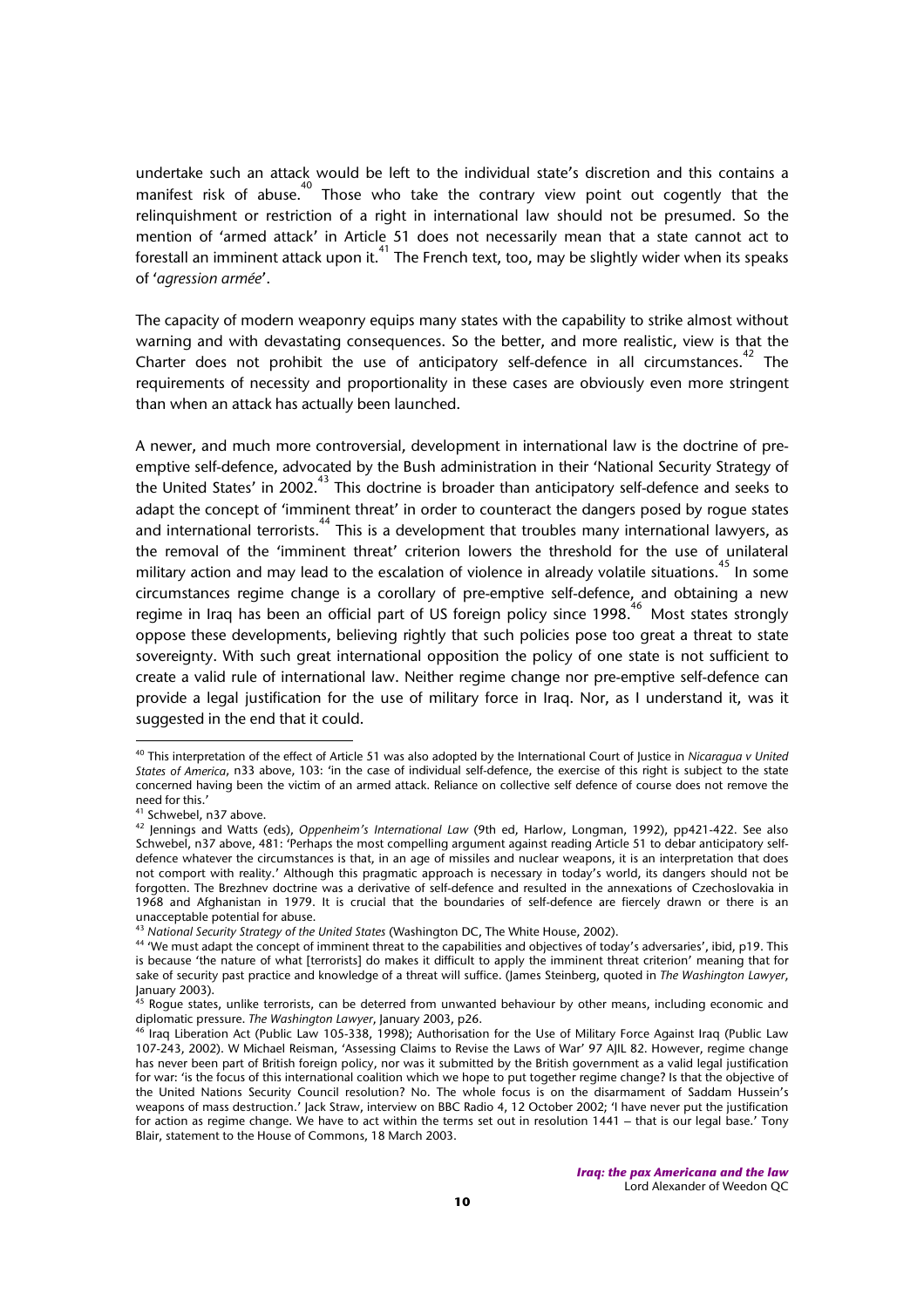#### **Humanitarian intervention**

 $\overline{a}$ 

The idea of humanitarian intervention has strong, understandable and emotional support. Humanitarian intervention has been a notoriously controversial doctrine since it was first advocated by Grotius in the seventeenth century.<sup>47</sup> But the prohibition on the use of force in Article 2(4) makes it very unlikely that any customary international law right of unilateral humanitarian intervention survived the Charter.<sup>48</sup> By contrast, under the auspices of the United Nations there have been several instances of multilateral intervention on humanitarian grounds. These operations were authorised by the Security Council exercising its powers under Chapter VII to counter threats to international peace and security. The relief of famine in Somalia in 1992, the intervention in the Rwandan genocide in 1994, and humanitarian operations in East Timor in 1999 are all examples of this.<sup>49</sup> Outside the United Nations, state practice reveals few clear-cut examples of humanitarian intervention before 1990. India's intervention in East Pakistan in 1971, Vietnam's overthrow of the Khmer Rouge in Kampuchea and Tanzania's ousting of the regime of Idi Amin in Uganda in 1979 all resulted, in fact, in humanitarian relief. All three states, however, preferred to justify their action in terms of self-defence.<sup>50</sup> Likewise US-led interventions in Grenada in 1983 and in Panama in 1989 cited humanitarian concerns as reasons for action, although it was not suggested that these concerns were sufficient legal justifications.<sup>51</sup> Since 1990 there have been three occasions on which states have considered humanitarian considerations to be a justification for the use of force. These were the intervention of ECOWAS in the civil war in Liberia in 1990; the imposition of safe havens and no-fly zones by the United States, the United Kingdom and France to protect Iraq's ethnic minorities in the aftermath of the first Gulf war; and NATO's bombing campaign in Serbia in 1999 to bring a halt to ethnic cleansing in Kosovo.<sup>32</sup> The international response to such initiatives has been mixed. Liberia's intervention was retrospectively approved of by the Security Council in Resolution 788 of 1992. The coalition in

<sup>47</sup> Hugo Grotius, quoted in MDA Freeman, *Lloyd's Introduction to Jurisprudence* (6th ed, London, Sweet & Maxwell, 1994), p99.

<sup>48</sup> Brownlie, n37 above, pp338-342; Natalino Ronzitti, *Rescuing Nationals Abroad through Military Coercion and Intervention on Grounds of Humanity* (Boston, Hingham, 1985), p108; Lori Fisler Damrosch in Damrosch and Scheffer (eds), *Law and Force in the New International Order* (Oxford, Westview, 1991). Examples cited in academic works of a pre-Charter practice of humanitarian intervention include France, Russia and the UK's intervention in the Ottoman Empire to protect the Greeks in 1827 and to protect the Christians in Lebanon in 1860. See Istvan Pogany (1986) 35 ICLQ 182.<br><sup>49</sup> S/RES/794 (1992) (Somalia); S/RES/918 (1994) (Rwanda); S/RES/1264 (1999) (East Timor).

<sup>50</sup> India justified its action on the basis of self-defence following border incidents with East Pakistan and a massive influx of refugees. It also cited humanitarian reasons and the right to self-determination. Vietnam based its action on a tenuous argument of self-defence on the basis of border incidents. It also cited humanitarian intervention as a justification. Tanzania based its action on self-defence alone and did not use humanitarian justifications. Ronzitti, n48 above; Tom Farer, 'An Inquiry into the Legitimacy of Humanitarian Intervention' in Damrosch and Scheffer (eds), n48 above.

<sup>51</sup> Ruth Wedgewood, 'Unilateral Action in a Multilateral World' in Forman and Patrick (eds), *Multilateralism and U.S. Foreign Policy: Ambivalent Engagement* (London, Lynne Rienner, 2002).<br><sup>52</sup> ECOWAS cited four justifications for their actions: (i) the need to stop the large-scale killing of civilians; (ii) the need to

protect foreign nationals; (iii) the need for a regional organisation to protect international peace and security in the region; (iv) the need to restore a measure of order to an anarchic state. Final Communique of the ECOWAS Standing Committee and the Committee of Five, paras 6-9, quoted in David Wippman, in Damrosch (ed), *Enforcing Restraint: Collective Intervention in Internal Conflicts* (New York, Council of Foreign Relations Press, 1993). The coalition in Iraq justified its action in part on S/RES/688 (1991) condemning Iraqi repression of its civilian population, and also by reference to humanitarian considerations. 'We operate under international law … International law recognises extreme humanitarian need … We are on strong legal as well as humanitarian ground in setting up this "no-fly zone"'. Foreign Secretary Douglas Hurd, BBC Radio 4's 'Today' programme, 19 August 1991. NATO expressly cited humanitarian intervention as a justification for its action. 'Our legal justification rests upon the accepted principle that force may be used in extreme circumstances to avert a humanitarian catastrophe.' Defence Secretary George Robertson, HC Debates, cols 616-617, 25 March 1999; 'Belgium in particular, felt obliged to intervene to forestall an ongoing humanitarian catastrophe … The purpose of NATO's intervention is to rescue a people in peril, in deep distress.' *Serbia and Montenegro v Belgium*, Belgian Oral Pleading, Verbatim Record, 10 May 1999.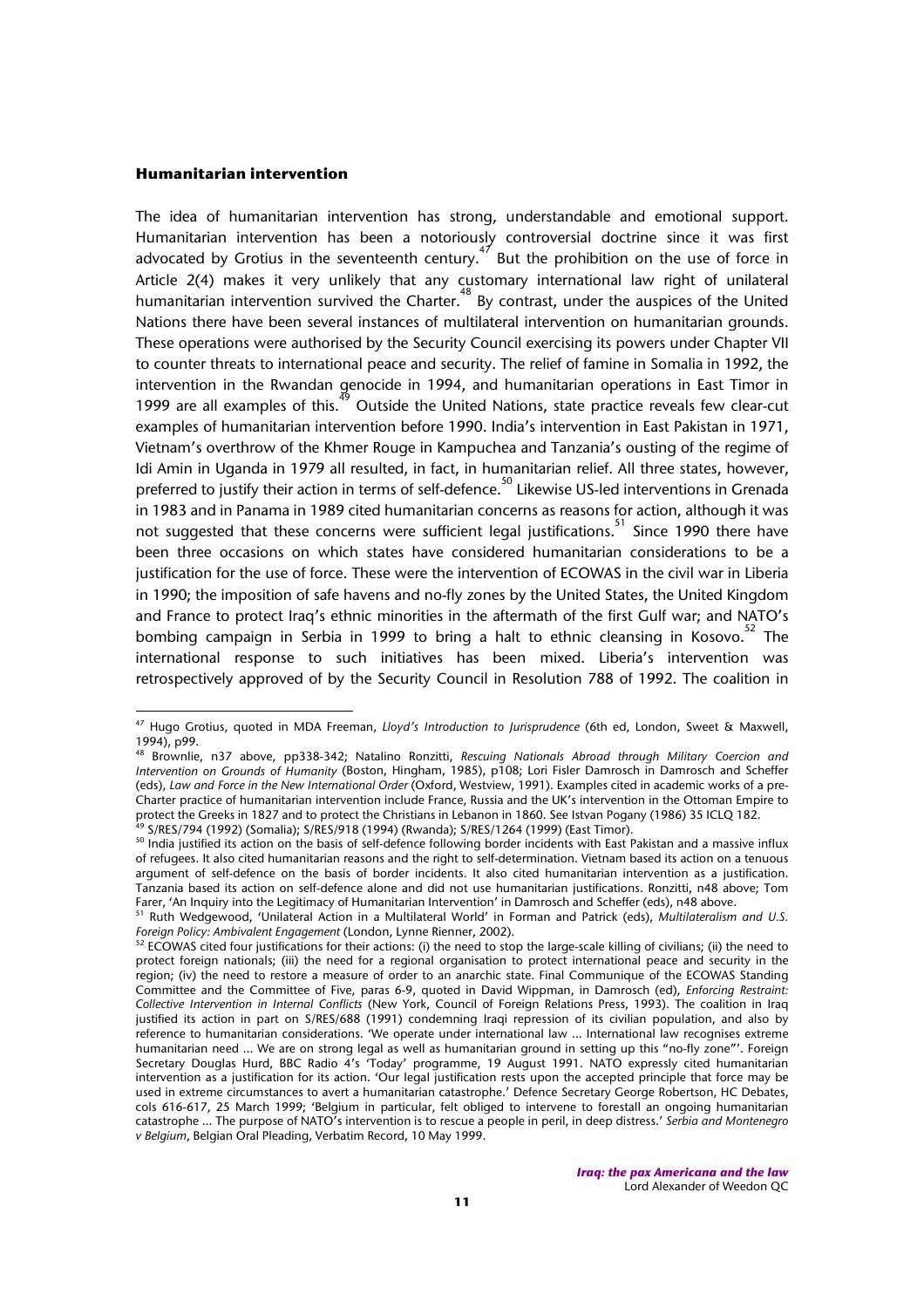Iraq received little outright condemnation, but there was also little international support for the legality of the action. NATO's action was hotly contested by several states, and caused the International Court of Justice to express concern.<sup>53</sup> In the United Kingdom, the Foreign Affairs Committee concluded that: 'NATO's military action, if of dubious legality in the current state of international law, was justified on moral grounds'.

This examination of state practice reflects an evolving human rights culture in international law. This is reflected in the proliferation of treaties and international judicial fora designed to protect and enforce those rights. Some states, including the United Kingdom, are taking a more expansionist and interventionist approach to international law.<sup>55</sup> The Foreign Office has lain down guidelines in the hope of building an international consensus as to when a state should intervene in the affairs of another sovereign state on humanitarian grounds. One of these principles is that:

*When faced with an immediate and overwhelming humanitarian catastrophe and a government that has demonstrated itself unwilling or unable to prevent it, the international community should take action.*<sup>56</sup>

These developments suggest that a doctrine of humanitarian intervention may be developing. It is however clear that any such legal doctrine is still evolving. The growing sympathy for such a right should surely shape the actions of the United Nations rather than leaving individual states to apply their own judgment of when they should intervene.

The humanitarian situation in Iraq in March 2003, grim though it was for the Iraqis, was not claimed by the government to amount to an 'overwhelming humanitarian catastrophe' as required by the Foreign Office criteria. Even if a right to humanitarian intervention had developed in international law, it would not have applied to Iraq any more than to any of the arbitrary tyrannies which sadly still exist. There are many who consider that, when it comes to removing Saddam Hussein, the end justified the means, indeed, would justify almost any means. This instinct is all too understandable. But surely it would be a most dangerous path to embark on. Careful criteria would need to be established to ensure that the oppressed are liberated in all cases of need, regardless of whether their state is rich in oil or diamonds. We must be careful when celebrating the demise of Saddam Hussein not to create a dangerous precedent in which any unilateral military action may be condoned when one of its consequences happens to be

 $\overline{a}$ 

 $^{53}$  Russia, China, the FRY, Namibia, Brazil, Cuba, Belarus, Ukraine, India and Mexico expressed their disapproval of NATO action in Kosovo as being unlawful. Furthermore, Slovenia, Malaysia, Argentina, Bahrain, Gabon, Gambia, Costa Rica, Iran and Albania emphasised the central role of the Security Council in authorising the use of force. 4011th Security Council Meeting, 10 June 1999. The ICJ stated that: 'the Court is profoundly concerned with the use of force in Yugoslavia … the Court deems it necessary to emphasise that all parties appearing before it must act in conformity with their obligations under the United Nations Charter and other rules of international law, including humanitarian law.'<br>Serbia and Montenegro v Belgium, Request for Indication of Provisional Measures, Order of 2 June 1999, p

<sup>&</sup>lt;sup>54</sup> Fourth Report from the Foreign Affairs Committee, Kosovo, Session 1999-2000, para 138. The government responded that it, 'is … satisfied that it [the war in Kosovo] was legally justified'. Fourth Report from the Foreign Affairs Committee, Session 1999-2000, Kosovo, Response of the Secretary of State for Foreign and Commonwealth Affairs, August 2000, p8.<br><sup>55</sup> Tony Blair, 'Doctrine of the International Community', Economic Club, Chicago, 24 April 1999: 'We ar internationalists now, whether we like it or not … We cannot turn our backs on conflicts and the violation of human rights within other countries if we want still to be secure … We are witnessing the beginnings of a new doctrine of

international community … the principle of non-interference must be qualified in important respects.' 56 *Human Rights*, FCO Annual Report 2001 (London, The Stationery Office Ltd, 2001), p138.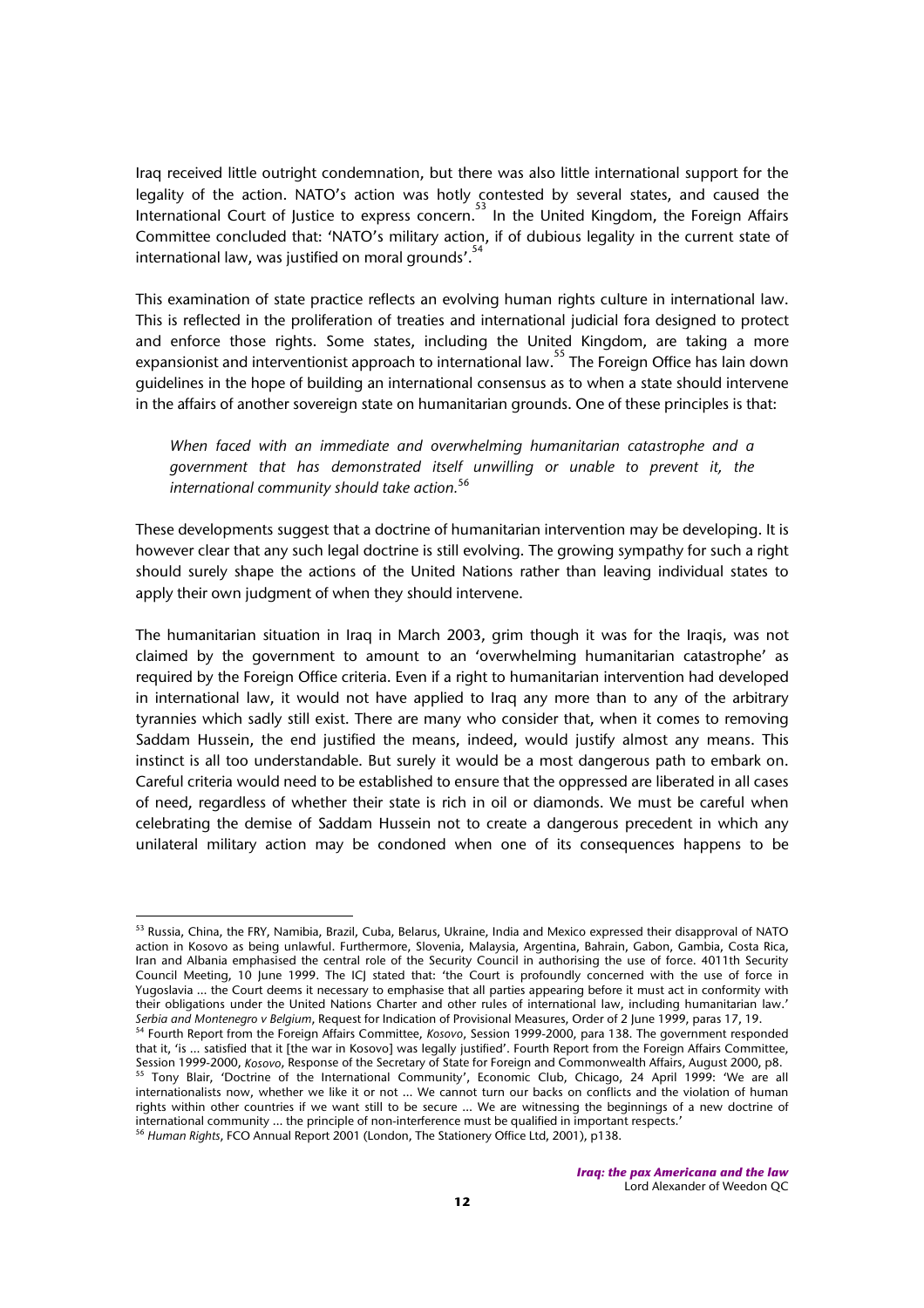humanitarian relief.<sup>57</sup> It is UN decisions and their implementation which should be the rock on which the international community sets its feet when it intervenes on humanitarian grounds.

#### **Implied authorisation**

l

It is sometimes argued that the existence of Security Council approval to use force can be implied from prior Security Council decisions without having to obtain explicit permission. Advocates of this approach argue that it is politically convenient because it enables states to act at times when minimum world order requires that action be taken, but there are geopolitical factors in play which prevent express Security Council authorisation.

In practice, there have been several instances when states have relied on arguments of this kind. These include: India's seizure of Goa from Portugal in 1961;<sup>59</sup> the US interdiction of ships en route to Cuba in 1962; $^{60}$  the protection of safe havens and enforcement of no-fly zones by the US-led coalition in Iraq in 1991;  $^{61}$  and, most recently, NATO's campaign in Kosovo in 1999. $^{62}$  Most of these instances have been strongly contested by other states.<sup>63</sup> The practice does not amount to a 'constant and uniform usage practiced by the states in question' required to establish a customary norm in international law.

A short examination of the implied authorisation argument reveals its fallacy. First, it is inconsistent with the principles and purposes of the UN Charter. From reading Article 1 it is clear that the basic premise of the collective security system is that force should only be undertaken jointly and in the interests of the international community as a whole. A system that allows states to decide unilaterally when a use of force is or is not in the interests of the international

<sup>57</sup> Furthermore, as Lord Wright notes in his letter to *The Times*: 'There is no doubt that these discoveries [of mass graves] apparently of Iraqis slaughtered by Saddam Hussein's regime shortly after the 1991 Gulf War, add further confirmation, if confirmation were needed, of the appalling nature of Saddam Hussein's tyranny, and might well be argued to be justification for taking action against Iraq at that time. But they do not, in my view, affect the repeated claims of the British Government that the sole aim of the present coalition against Iraq was to remove Iraq's weapons of mass destruction – none of which have been found.' Patrick Wright, Head of HM Diplomatic Service 1986-91, House of Lords.

 $58$  'There is a subtle interplay of politics that renders any demand for "unambiguous authorisation" unrealistic.' Anthony D'Amato, 'Israel's Airstrike on the Iraqi Nuclear Reactor' 77 AJIL 584, 586.

<sup>&</sup>lt;sup>59</sup> India argued that it was enforcing UN resolutions against colonialism. A draft resolution complaining of Indian aggression and demanding Indian withdrawal was vetoed by the Soviet Union, and another rejecting the Portuguese complaint failed to pass. 'In these circumstances, Council silence suggests implied disapproval and not authorisation.' Quincy Wright, 'The Goa Incident' 56 AJIL 617, 629.

 $60$  The US argued that they had implied Security Council authorisation to interdict ships en route to Cuba on the basis that the Council had not voted on a Soviet resolution disapproving the US action and had encouraged a negotiated settlement. However, the Security Council also refrained from acting on a US draft resolution that would have expressed approval of US action.

 $^{61}$  This action was based on S/RES/688 (1991), not passed under Chapter VII, calling on Iraq to end its repression of its civilian population. It was passed ten votes to three (Cuba, Yemen, Zimbabwe) with two abstentions (China, India). The Secretary General criticised the coalition's action saying that Iraq's consent was necessary for such consent to be legal (*Keesing's Record of World Events* (1991), p38126).<br><sup>62</sup> This action was based on the following resolutions, all taken under Chapter VII: S/RES/1160 (1998) noting a threat to

international peace and security; S/RES/1199 (1998) expressing alarm 'at the impending humanitarian catastrophe'; S/RES/1203 (1998) finding a threat to international peace and security arising from the situation in Kosovo. A draft resolution condemning NATO action was rejected 12 votes to three (Russian Federation, FRY, Namibia). Belgium stated before the ICJ that: 'as regards the intervention … Belgium takes the view that the Security Council's resolutions … provide an unchallengeable basis for the armed intervention.' *Serbia and Montenegro v Belgium*, Request for Provisional Measures, Oral Pleadings, 2 June 1999.

<sup>&</sup>lt;sup>63</sup> Jules Lobel and Micheal Ratner, 'Bypassing the Security Council: Ambiguous Authorisations to Use Force: Ceasefires and the Iraqi Inspection Regime', 93 AJIL 124, 133.

<sup>64</sup> *Columbia v Peru (Asylum Case)* (1950) ICJ Reports 266, 276-277.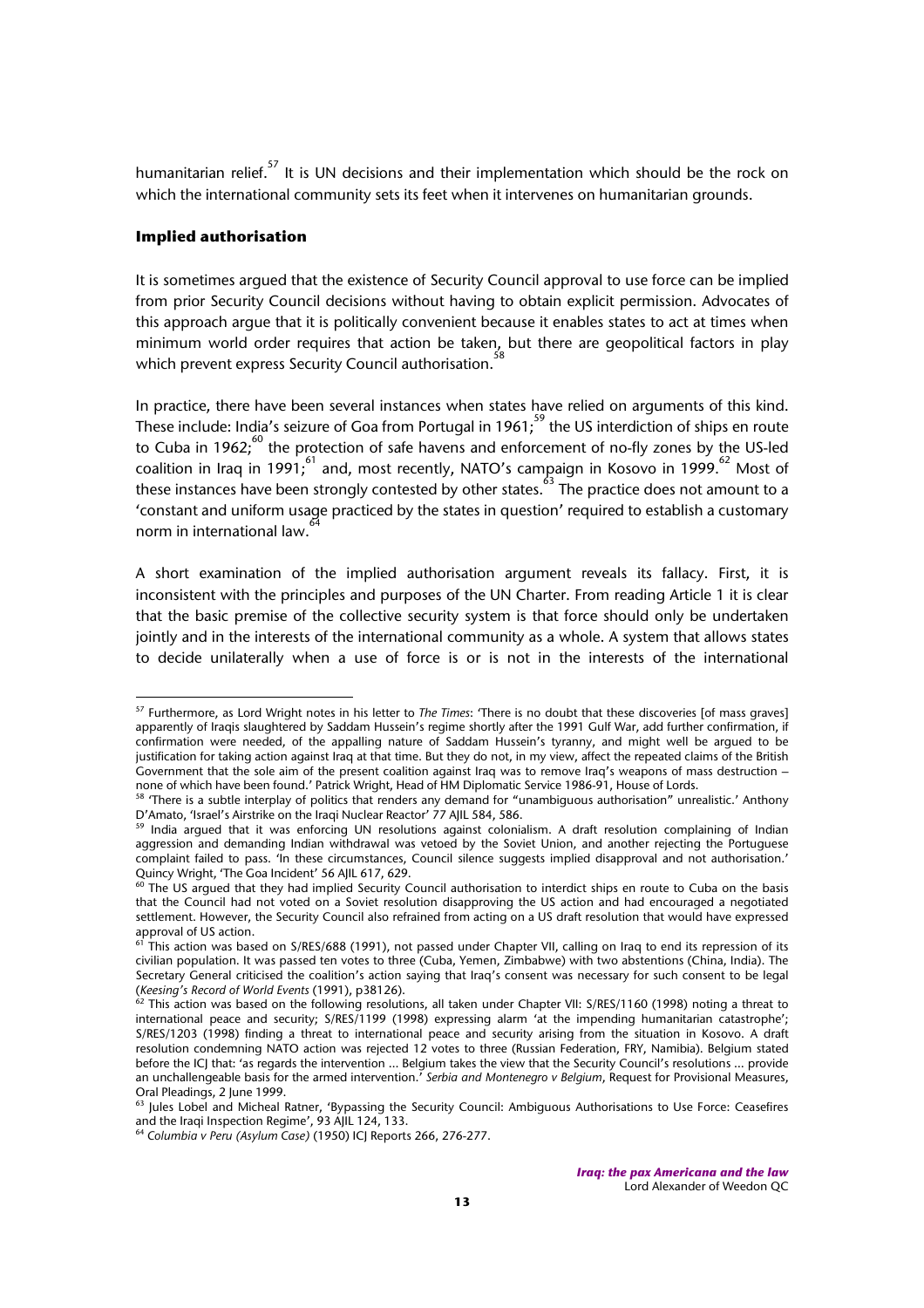community is dangerously vulnerable to abuse. The only way to ensure that military action is truly collective is if it is expressly authorised by the Security Council. But implicit authorisation would entail the interpretation of the words and actions of members of the Security Council said and done in a highly political context.<sup>65</sup> This is at best ambiguous, at worst a fig leaf giving the powerful states carte blanche to act as they wish, justified by the creative interpretation of past Security Council practice.

Second, the Charter requires the Security Council to consider whether non-forceful measures would be an appropriate solution to the problem before authorising the use of force.<sup>7</sup> For force is a last resort. This requirement is devalued, if not completely ignored, under the doctrine of implied authorisation. Some advocates of implied authorisation suggest that the failure of the Security Council to condemn an action is a tacit approval of it.<sup>68</sup> This is a similar argument to that advanced by the Attorney General that Resolution 1441 would have expressly stated if a further resolution was necessary for force to be authorised.<sup>69</sup> Given the veto power of the permanent five members this line of argument is unconvincing. It is also conceptually misconceived. It suggests that the Security Council must denounce an action in order to render it illegitimate. But this argument is an attempt to stand on its head the clear prohibition in Article 2(4) on the unilateral invasion of sovereignty.

#### **Unreasonable Security Council veto**

In the debates before the war the Prime Minister several times suggested that an unreasonable use of the veto in the Security Council would somehow allow members of the United Nations to act unilaterally without express authorisation.<sup>70</sup> This is a variation of a theory, expressed in academic literature, that the inability of the Security Council to fulfil its collective security role restores the right of each member state to act unilaterally.<sup>71</sup> This concept has no basis in international law.<sup>72</sup> The use of the veto is a legitimate exercise of Security Council procedure

<sup>&</sup>lt;sup>65</sup> Lobel and Ratner, n63 above.

<sup>&</sup>lt;sup>66</sup> Furthermore, as Christine Gray points out: 'there is a serious risk that the Security Council will become reluctant to pass resolutions under Chapter VII condemning state action if there is a possibility that such resolutions might be claimed as implied justification for some regional or unilateral use of force.' *International Law and the Use of Force* (Oxford, Oxford University Press, 2000), p195.

<sup>67</sup> Articles 33, 41, 42 UN Charter (1945).

 $68$  eg the US used this argument to justify their blockade on Cuba. Abram Chayes, 'Law and the Quarantine of Cuba', 41 *Foreign Affairs* 550, 556. D'Amato takes the argument further and argues that implicit support can even be derived from a Security Council resolution condemning an action so long as it does not impose sanctions: 'It is often politically expedient for the community to condemn a forceful initiative in explicit terms, yet approve of it in fact by stopping short of reprisals against the initiator.' Anthony D'Amato, *International Law: Process and Prospect* (New York, Transnational Publishers, 1987), p78.

 $69$  n2 above.

 $70$  'Of course we want a second resolution and there is only one set of circumstances in which I've said that we would move without one … that is the circumstances where the U.N. inspectors say he's not cooperating and he's in breach of the resolution that was passed in November but the U.N., because someone, say, unreasonably exercises their veto and blocks a new resolution [sic].' Tony Blair, BBC 'Breakfast with Frost', 26 January 2003.

<sup>71</sup> Julius Stone, *Aggression and World Order* (London, Stevens, 1958), p96: 'any implied prohibition on Members to use force seems conditioned on the assumption that effective collective measures can be taken under the Charter to bring about adjustment or settlement "in conformity with the principles of justice and international law." It is certainly not selfevident what obligations (if any) are imported where *no* such effective collective measures are available for the remedy of just grievances.' For the opposite view, see Ian Brownlie, 'Thoughts on Kind-Hearted Gunmen' in Lillich (ed), Humanitarian Intervention and the United Nations (Charlottesville, University Press of Virginia, 1973), pp139, 145.<br><sup>72</sup> 'The Prime Minister's assertion that in certain circumstances a veto becomes "unreasonable" and may b

has no basis in International Law.' Bernitz et al, n3 above.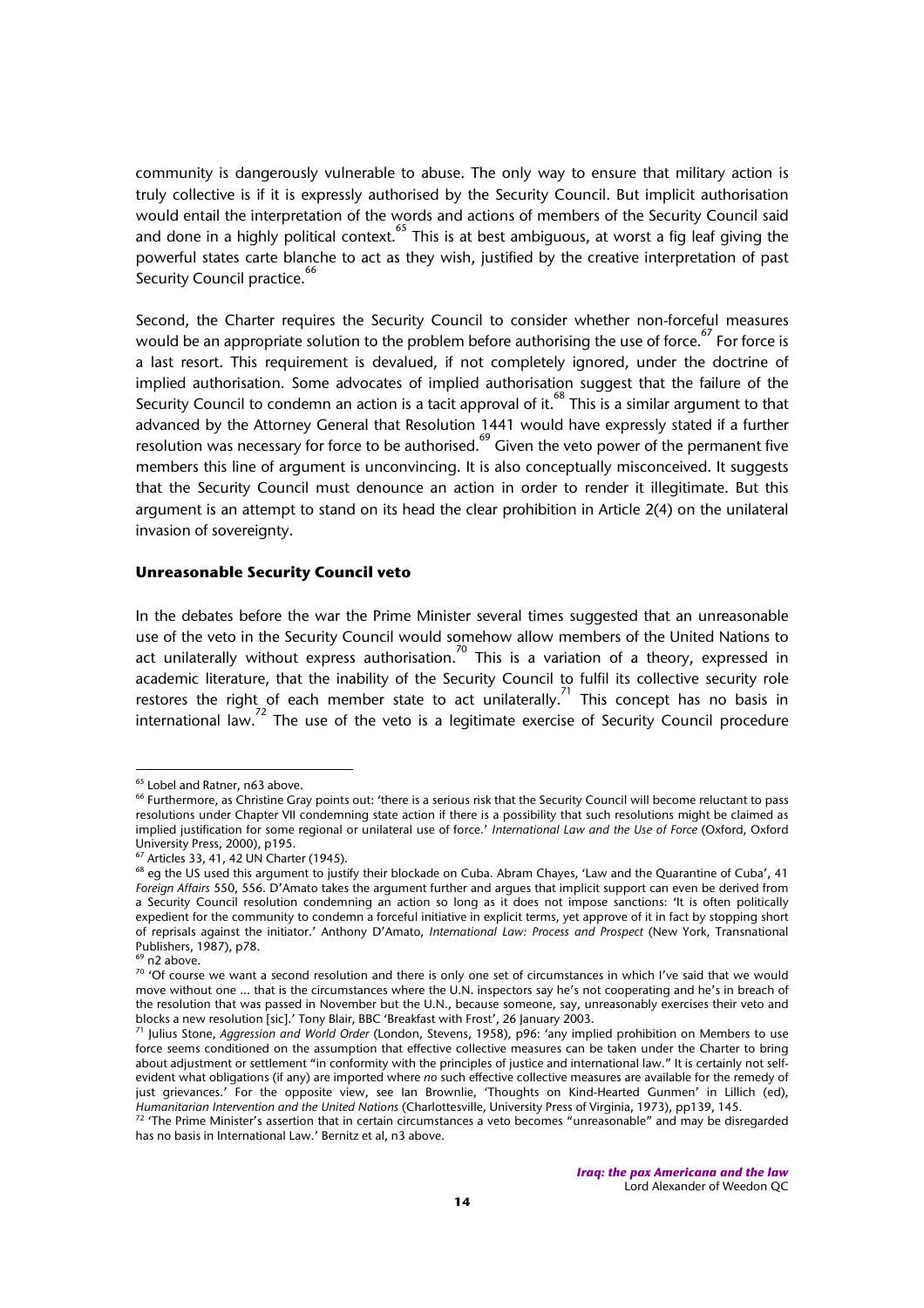under Chapter V of the Charter. The United Kingdom has itself used its veto 32 times since 1945.<sup>73</sup> A doctrine that enables one member to bypass the requirement of Security Council authorisation by unilaterally deeming a use of the veto to be unreasonable is dangerously subjective, and poses an unacceptable risk that the Security Council's monopoly on the authorisation of the use of force will be undermined.

#### **Breach of Resolution 1441**

Resolution 1441 was the freshest, and most immediate resolution in force at the time of the invasion. Yet there has been no suggestion that Resolution 1441 justified the invasion. Why? Because Resolution 1441 did not expressly authorise force.<sup>74</sup> The collective security system requires that the authority to use force, which is the most serious and deadly means of enforcement, can only be conferred by unambiguous means.<sup>75</sup> The graver the consequences, the clearer must be the words providing for them. No one has suggested that Resolution 1441 contains such clear language. Indeed a draft resolution containing the phrase 'all necessary means', the diplomatic code for the authorisation of force, was rejected by members of the Security Council in early October 2002.<sup>76</sup> The parties to 1441 all recognised that there was no 'automaticity' of consequences and that the issue would have to come back to the Council which was 'to remain seized of the matter'.<sup>77</sup> It was later suggested somewhat faintly that the 'further consideration' mentioned in 1441 meant that there would simply be a report and a debate without the Security Council determining what the serious consequences should be. If that was so it is far from clear why the United States and our government worked so hard to sponsor a second resolution to spell out the consequences of Iraq's failure to comply. It was only the realisation that a second resolution would not get through which led the United States and the United Kingdom to change tack and to look for some other basis in international law that allowed them to invade Iraq. They alighted upon Resolution 678. It was their only lifeline. For it is recognised that nothing short of a statement of the right to use 'all necessary means' or 'all necessary force' would be sufficiently unambiguous as to allow the extreme step of engaging in armed hostilities or invasion.<sup>78</sup> None of the subsequent resolutions, including 1441, gave such a mandate.

## **Does Resolution 678 justify the invasion of Iraq in 2003?**

There has been a long-standing tradition that our government rarely, if ever, discloses the advice of the Attorney General or indeed, whether he has advised at all.  $^{79}$  But on this occasion, in a

 $\overline{a}$ 

 $^{73}$  Rabinder Singh, Legal Briefing Given to MPs, 12 March 2003.

 $74$  The Security Council diplomatic convention is to authorise force using one of the following phrases: 'all necessary means' S/RES/678 (1990), S/RES/794 (1992), S/RES/940 (1994), S/RES/929 (1994); 'all measures necessary' S/RES/770 (1993); and 'all necessary measures' S/RES/1264 (1999).<br>(1993); and 'all necessary measures' S/RES/1264 (1999).

 $<sup>5</sup>$  Lobel and Ratner, n63 above.</sup>

<sup>76</sup> US/UK Draft Security Council Resolution, leaked to the *Financial Times*, 2 October 2002. It was circulated to other Security Council permanent members but was never formally tabled.

 $^{77}$  Ambassador John Negroponte, statement to Security Council, 8 November 2002; Ambassador Sir Jeremy Greenstock, statement to the Security Council, 8 November 2002; Joint statement by China, Russia and France, 8 November 2002.<br><sup>78</sup> n74 above.

 $79$  Whether or not to disclose the opinions of the Law Officers is a matter of discretion on the part of the government. There is no obligation to divulge such advice as to do so might inhibit the frankness and candour with which the advice was given, or cause a Law Officer to be criticised for a policy for which the Minister is rightly responsible (see John Ll J Edwards, The Law Officers of the Crown: a study of the offices of the Attorney General and the Solicitor General, with an account of the office of the Director of Public Prosecutions in England (London, Sweet & Maxwell, 1964).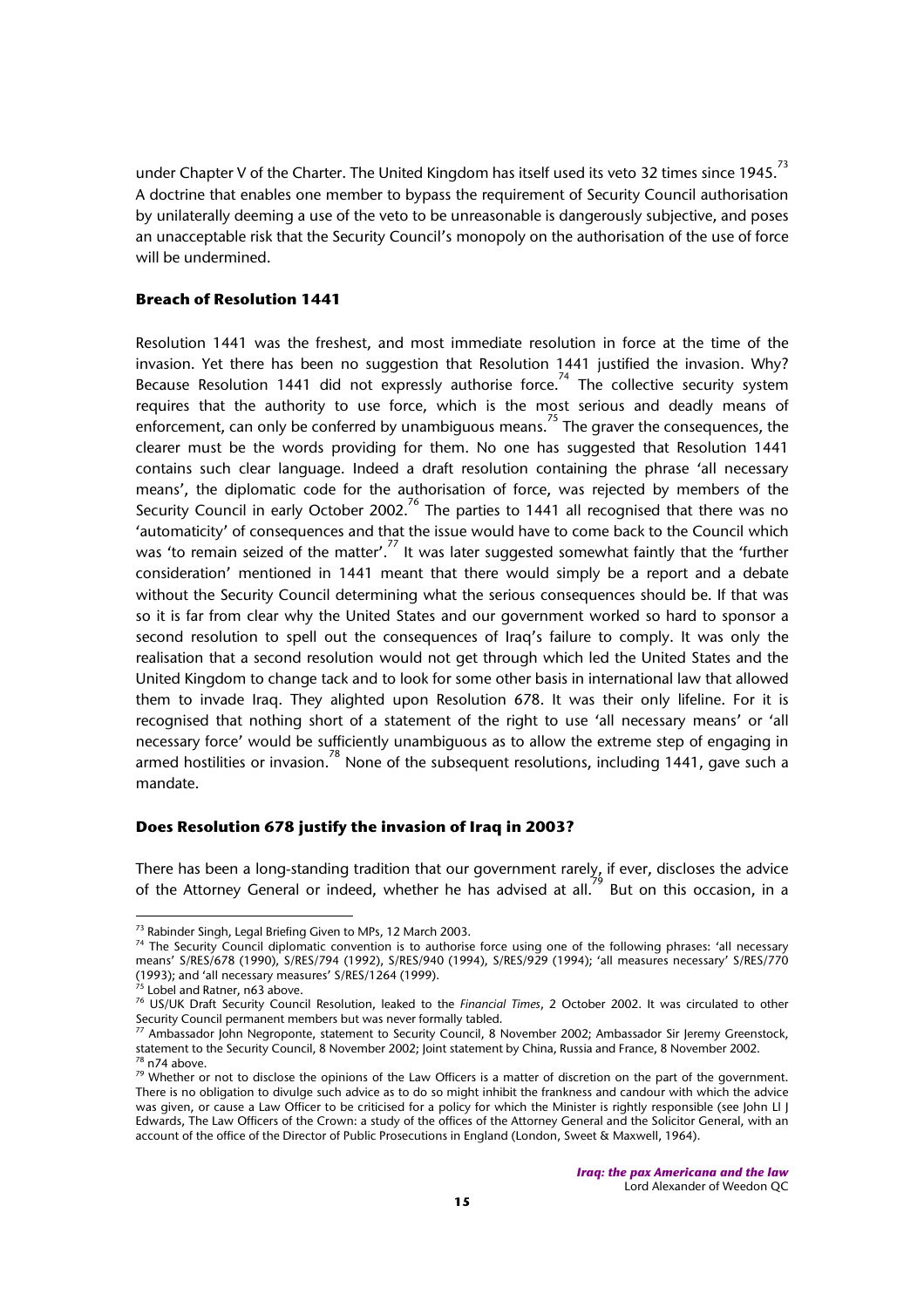parliamentary answer, Lord Goldsmith QC published his advice in summary form. Because of its importance and its brevity it is convenient to set it out in full:

*Authority to use force against Iraq exists from the combined effect of Resolutions 678, 687 and 1441. All of these resolutions were adopted under Chapter VII of the U.N. Charter which allows the use of force for the express purpose of restoring international peace and security:* 

*1. In Resolution 678 the Security Council authorised force against Iraq, to eject it from Kuwait and to restore peace and security in the area.* 

*2. In Resolution 687, which set out the ceasefire conditions after Operation Desert Storm, the Security Council imposed continuing obligations on Iraq to eliminate its weapons of mass destruction in order to restore international peace and security in the area. Resolution 687 suspended but did not terminate the authority to use force under Resolution 678.* 

*3. A material breach of Resolution 687 revives the authority to use force under Resolution 678.* 

*4. In Resolution 1441 the Security Council determined that Iraq has been and remains in material breach of Resolution 687, because it has not fully complied with its obligations to disarm under that resolution.* 

*5. The Security Council in Resolution 1441 gave Iraq 'a final opportunity to comply with its disarmament obligations' and warned Iraq of the 'serious consequences' if it did not.* 

*6. The Security Council also decided in Resolution 1441 that, if Iraq failed at any time to comply with and cooperate fully in the implementation of Resolution 1441, that would constitute a further material breach.* 

*7. It is plain that Iraq has failed so to comply and therefore Iraq was at the time of Resolution 1441 and continues to be in material breach.* 

*8. Thus, the authority to use force under Resolution 678 has revived and so continues today.* 

*9. Resolution 1441 would in terms have provided that a further decision of the Security Council to sanction force was required if that had been intended. Thus, all that Resolution 1441 requires is reporting to and discussion by the Security Council of Iraq's failures, but not an express further decision to authorise force.80*

The Foreign Secretary also provided to many parliamentarians a longer Foreign Office advice that was to the same effect.

What is not known is whether the Attorney General had given any fuller advice. In response to my request that he should disclose his full advice he retreated behind the arras and claimed that his parliamentary answer was an exception to the usual convention and so we were not entitled even to know whether he had advised more fully or, if so, in what terms.<sup>81</sup> This leaves us in doubt as to the extent to which he considered at all the cogent arguments that had been advanced against his view. Did he examine how, since there is no doctrine of implied authorisation, the quaint concept

l

 $80$  n2 above.

<sup>&</sup>lt;sup>81</sup> Letter to the author from the Attorney General Lord Goldsmith QC, 21 May 2001.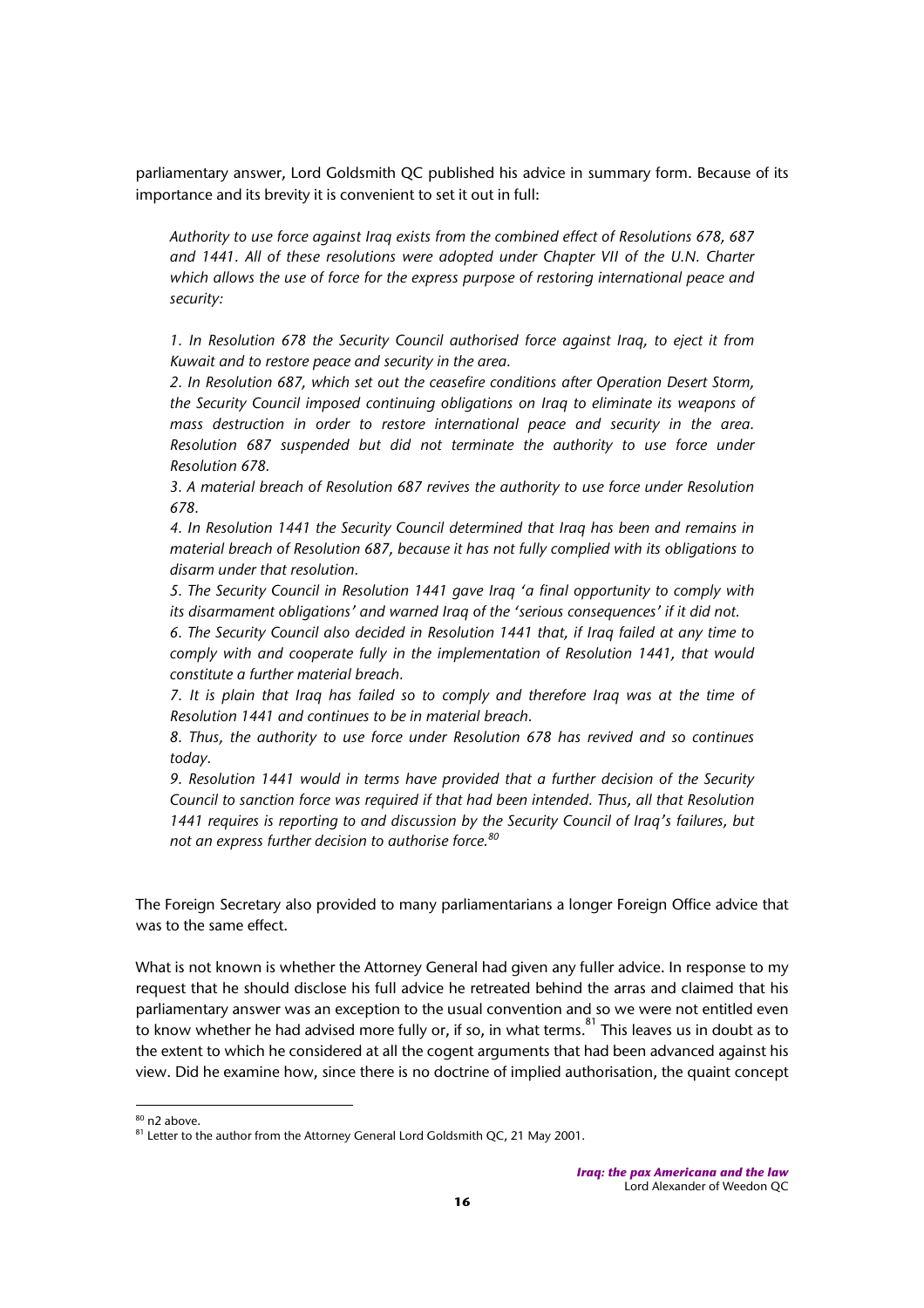of the 'revival' of Resolution 678 was possible? Did he deal with the issues of necessity and proportionality, given that the inspectors had reported nothing concrete and were asking for more time? Did he grapple with the persuasive arguments advanced against the war by the majority of distinguished international lawyers who expressed a view? Did he explain how the United States and this country could act on their own because of Iraq's breach of resolutions rather than, as is normal, the United Nations authorising the appropriate action? Perhaps even more fundamentally, what were the facts he assumed for the purpose of his advice?

What does appear to be clear is that neither the Foreign Office opinion nor the parliamentary answer set Resolution 678 in its context. This was the invasion in August 1990 of Kuwait by Iraq. The United Nations responded by passing Resolution 660 the very same day. This determined 'that there exists a breach of international peace and security as regards the Iraqi invasion of Kuwait' and demanded the immediate and unconditional withdrawal of Iraqi forces. The nature of the issue was defined at the outset and was to be the expulsion of the Iraqi invaders from Kuwait. Four days later on 6 August Resolution 661 stressed the determination 'to bring the invasion and occupation of Kuwait by Iraq to an end' and affirmed the inherent right of individual or collective self-defence under Article 51 of the Charter. Sanctions were imposed on Iraq to achieve this clear but limited objective. This was reinforced by a decision 'to keep this item on its agenda and to continue its efforts to put an early end to the invasion by Iraq'.

This was the background for Resolution 678 almost four months later on 29 November. This resolution authorised member states, unless Iraq withdrew by 15 January 1991, fully to implement those resolutions and 'to use all necessary means to uphold and implement Resolution 660 and all subsequent relevant resolutions, and to restore international peace and security in the area'. So Resolution 678 was always firmly anchored to implementing Resolution 660 and so to driving Iraq from Kuwait.

By 2 March the military action to end the invasion had been successful. Resolution 686 then confirmed all the previous resolutions on the issue and demanded essentially that Iraq should implement its withdrawal, provide appropriate compensation and return Kuwaiti property. There are two other interesting points that arise from this resolution. The first is that it affirms the commitment 'of all member states to the independence, sovereignty and territorial integrity of Iraq and Kuwait'. Resolution 686 also referred to the fact that allied forces were 'present temporarily in some areas of Iraq'. The resolution also recognised that 'during the period required for Iraq to comply … the provisions of paragraph 2 of Resolution 678 remain valid'. In other words it was a temporary provisional ceasefire. This resolution is a cogent further indication of the limited purpose of Resolution 678. I do not believe that any of the political leaders at that time contemplated that Resolution 678 would justify waging wholesale war on Iraq in order to secure a regime change. Indeed, the leading actors in that drama said so clearly. George Bush senior has written that: 'Going in and occupying Iraq, thus unilaterally exceeding the United Nations' mandate, would have destroyed the precedent of international response to aggression that we hoped to establish'.<sup>82</sup> General de la Billiere, Commander of the British Forces during the first Gulf War, wrote: 'We did not have a mandate to invade Iraq or take the country over ...',  $83$  and John Major has said: 'Our mandate from the United Nations was to expel the Iraqis from Kuwait, not to

<sup>&</sup>lt;sup>82</sup> George Bush (Senior) and Lieutenant General Brent Snowcroft. A World Transformed (New York. Knopf. 1998).

<sup>&</sup>lt;sup>83</sup> General Sir Peter De La Billiere, Storm Command (London, Harper Collins, 1995), p304.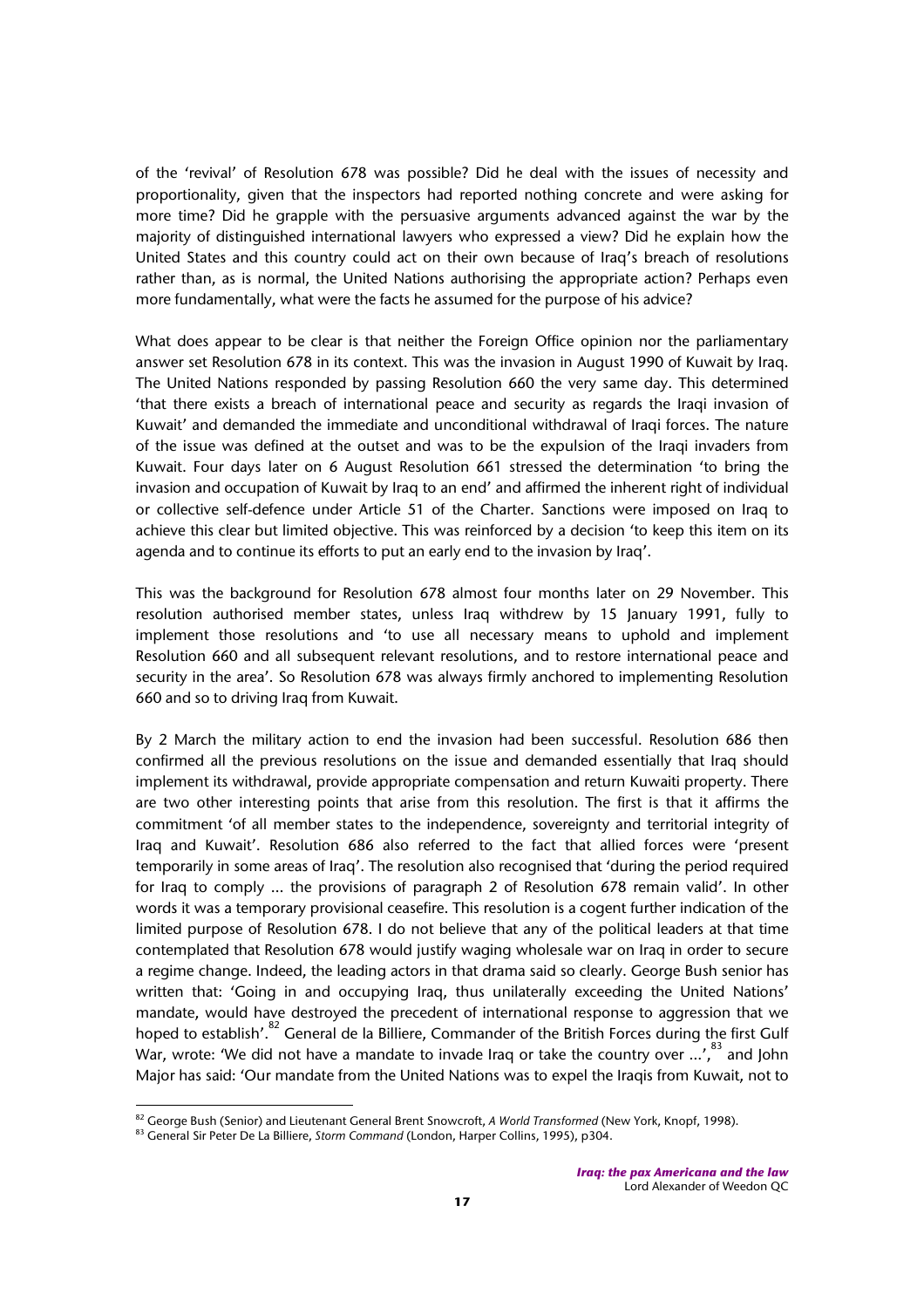bring down the Iraqi regime'.<sup>84</sup> Nothing could be plainer or more statesmanlike.

So we come to Resolution 687 on 3 April 1991. Again this resolution also affirms the 'sovereignty, territorial integrity and political independence of … Iraq'. It also widens the obligations on Iraq because it requires Iraq in effect to accept the 'destruction, removal or rendering harmless' of chemical and biological weapons and ballistic missiles with a range greater than 150 km. It set up a regime for the provision of information and inspection. It provided for a formal or permanent ceasefire and that the United Nations could 'take such further steps as may be required to implement the present resolution and to secure peace and security in the area'. There was the specific provision enabling 'all necessary measures', which clearly would have included force, to guarantee the inviolability of the boundary between Kuwait and Iraq. But in sharp contrast there was no provision at all in this resolution for the use of force to enforce the disarmament obligations. Nor has there been any subsequent resolution that provided for the use of force against Iraq. Hence the government desperately trawled way back to Resolution 678 to find a flag of convenience, a flag disowned by Kofi Annan.<sup>85</sup> But the flag simply cannot fly.

The language of 660 was restrictive, clearly designed to achieve the end of the Iraqi invasion of Kuwait. Resolution 678 was backing this resolution by the potential use of force. Resolution 660 was complied with. Resolution 678 was contemplated as only remaining in force until the consequences of the Iraqi invasion of Kuwait had been dealt with. Resolution 687 introduced the wider and distinct issue of weapons of mass destruction. It gave no comfort to the use of force to achieve this aim and specifically contemplated that the United Nations, and not any member countries acting unilaterally, would remain in charge of the issue, as was cogently argued by Rabinder Singh QC and Charlotte Kilroy in one of their impressive opinions on the conflict. The suggestion that the authority to use force 'revives' like spring flowers in the desert after rain, to be invoked by the United States and the United Kingdom contrary to the wishes of the Security Council, is unconvincing.<sup>86</sup> Nor does it find any support in international law.

The suggestion that the violation of a ceasefire agreement authorises the other party to use force appears to be based on pre-Charter customary law. Under the Hague Regulations 1907 a party was released from his obligations under an armistice agreement when the terms were violated by the other party.<sup>87</sup> 'Ceasefires', the term being relatively modern, are not dealt with under these rules

 84 'Our mandate from the United Nations was to expel the Iraqis from Kuwait, not to bring down the Iraqi regime ... We had gone to war to uphold international law. To go further than our mandate would have been, arguably, to break international law.' John Major, speaking at Texas A&M University 10th Anniversary celebrations of the liberation of Kuwait, 23 February 2001. See also the testimony of Assistant Secretary of State John Kelley and Assistant Secretary of Defence Henry Rowen before the Europe and Middle East Sub-Committee of the House Comm. on Foreign Affairs, *Federal News Service*, 26 June 1991, p151, available in LEXIS news library, Fednew File, cited in Lobel and Ratner, n63 above, at n61. This proposition has also been recognised by the current Foreign Secretary: 'the reason the United States did not continue on to Baghdad was because the United States and the other coalition allies felt they did not have a legal mandate for this; the legal mandate they had was to free Kuwait and then to deal with WMD, not to take over the state of Iraq.' Jack Straw, evidence to the Foreign Affairs Committee, 4 March 2003.

<sup>85</sup> n30 above. It is hard to see how a resolution passed 12 years ago can validate military action that was actively opposed and would have been vetoed by at least one, probably three, members of the permanent five in the Security Council, and whose legitimacy has been questioned by the Secretary General.

 $86$  '[The Security Council] decides to remain seized of the matter and to take such further steps as may be required for the implementation of the present resolution and to secure peace and security in the area', S/RES/687 (1991). Rabinder Singh and Charlotte Kilroy, *In the Matter of the Potential Use of Armed Force by the U.K. Against Iraq*, Further Opinion for the Campaign for Nuclear Disarmament, 23 January 2003.

<sup>87</sup> Hague Regulations 1907, Article 40. 'Any serious violation of the armistice by one of the parties gives the other party the right of denouncing it, and even, in cases of urgency, of recommencing hostilities immediately.'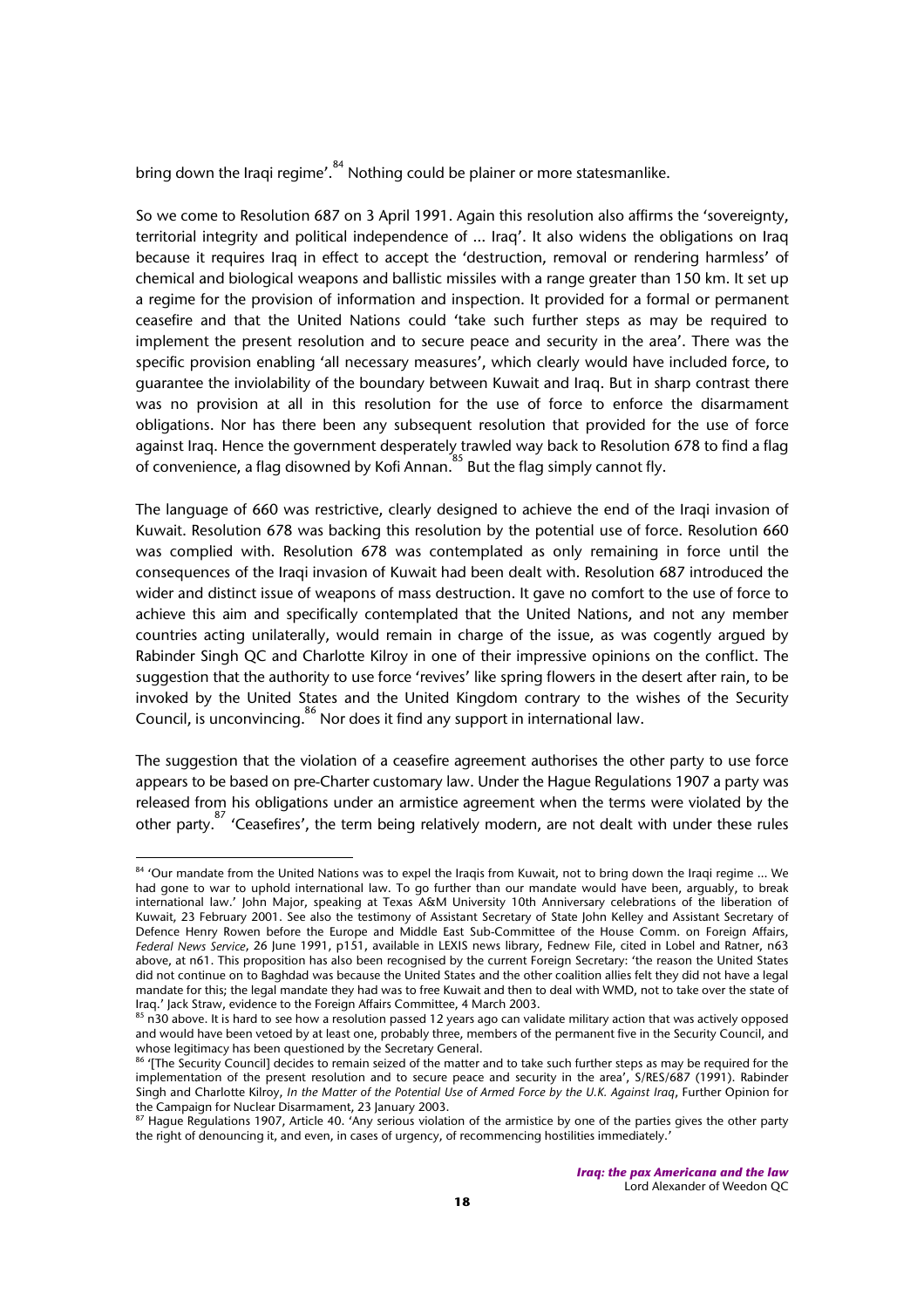but are generally treated as being synonymous with armistices.<sup>88</sup> These rules are almost 100 years old and have certainly been modified, if not completely supplanted, by the UN Charter. For it remains the case that all non-defensive uses of force must be authorised by the Security Council, even if the use of force is a reprisal for the violation of the terms of a ceasefire.<sup>89</sup> In 1948, in response to violations by both sides of the Israel/Egypt armistice, the Security Council passed a resolution stating that: 'no party is permitted to violate the truce on the ground that it is undertaking reprisals or retaliations against the other party'.<sup>90</sup> In 1955 and 1956 South Korea argued at the United Nations that North Korean and Chinese violations of the North Korea Armistice Agreement (1953) warranted a termination of the armistice and the resumption of hostilities. This was a position that no other state adopted. <sup>I</sup> Once a ceasefire is in place it is the Security Council alone that must determine whether its terms have been complied with and, if they have not, whether the use of force is an appropriate response.<sup>92</sup> This chimes in with the underlying purpose of the Charter that force must be used in the interests of the community as a whole and with UN authority. The unreality of the reliance on Resolution 678 was summed up by Michael P Scharf, the former Attorney Advisor for UN Affairs at the US Department of State: 'It is … significant that the administration of Bush the elder did not view Resolution 678 as a broad enough grant of authority to invade Baghdad and topple Saddam Hussein. It is ironic … that the current Bush administration would now argue that this Resolution could be used ten years later to justify a forcible regime change'.

#### **Conclusion**

The last time this country waged a war of aggression was almost 50 years ago during the brief Suez adventure. It was my first term as an undergraduate. Sir Anthony Eden, as is the case with Tony Blair, was not by temperament a warmonger. He had only shortly before refused the request of John Foster Dulles, the US secretary of state, that our countries should together intervene militarily in Indo-China and instead had brought that dispute to a temporary settlement at Geneva. In the first months of the Suez crisis he sought to act through the United Nations and with wide international support. Similarly Tony Blair insisted for months that we should act through the United Nations, subject only to the novel suggestion that we could ignore an 'unreasonable' veto.

Then in 1956, just as in the build-up to Iraq, there was a dramatic change of gear. We invaded Egypt with the nation, including undergraduates who like me were naïve enough to trust our government, blissfully unaware of the infamous Sèvres agreement providing secretly that Israel should invade, and France and we should then intervene to stop them. In the case of Iraq I shall never forget being in the United States in March 2003 and watching with dismay as events

<sup>88</sup> Ceasefire is a term used by the UN. It is used interchangeably with armistice. Sydney D Bailey, *How Wars End* (Oxford, Clarendon Press, 1982), Vol 1; Yoram Dinstein, War, Aggression and Self Defence (Cambridge, Grotius, 1988), p48.<br><sup>89</sup> Richard R Baxter, 'Armistices and Other Forms of Suspension of Hostilities', Rec. des Cours, 149 (1976-1

David Morris, *'*From War to Peace: A Study of Ceasefire Agreements and the Evolving Role of the United Nations' (1996) 36 VJIL 802, 822-823; Christine Gray, 'After the Ceasefire: Iraq, the Security Council and the Use of Force', 65 BYIL 135, 143; Lobel and Ratner, n63 above, 142.

<sup>&</sup>lt;sup>90</sup> S/RES 56 (1948).

<sup>91</sup> Unified Command Report on the Neutral Nations Supervisory Commission in Korea, UN Doc A/3167 (1956) UNYB 129, 130.

<sup>&</sup>lt;sup>92</sup> It seems self-evident that a ceasefire that is negotiated, drafted and signed under the aegis of the UN will also be policed and enforced by the UN. This is consistent with the clear and consistent philosophy of the UN Charter that only the Security Council may authorise non-defence uses of force.

<sup>93</sup> *International Bar News*, March 2003.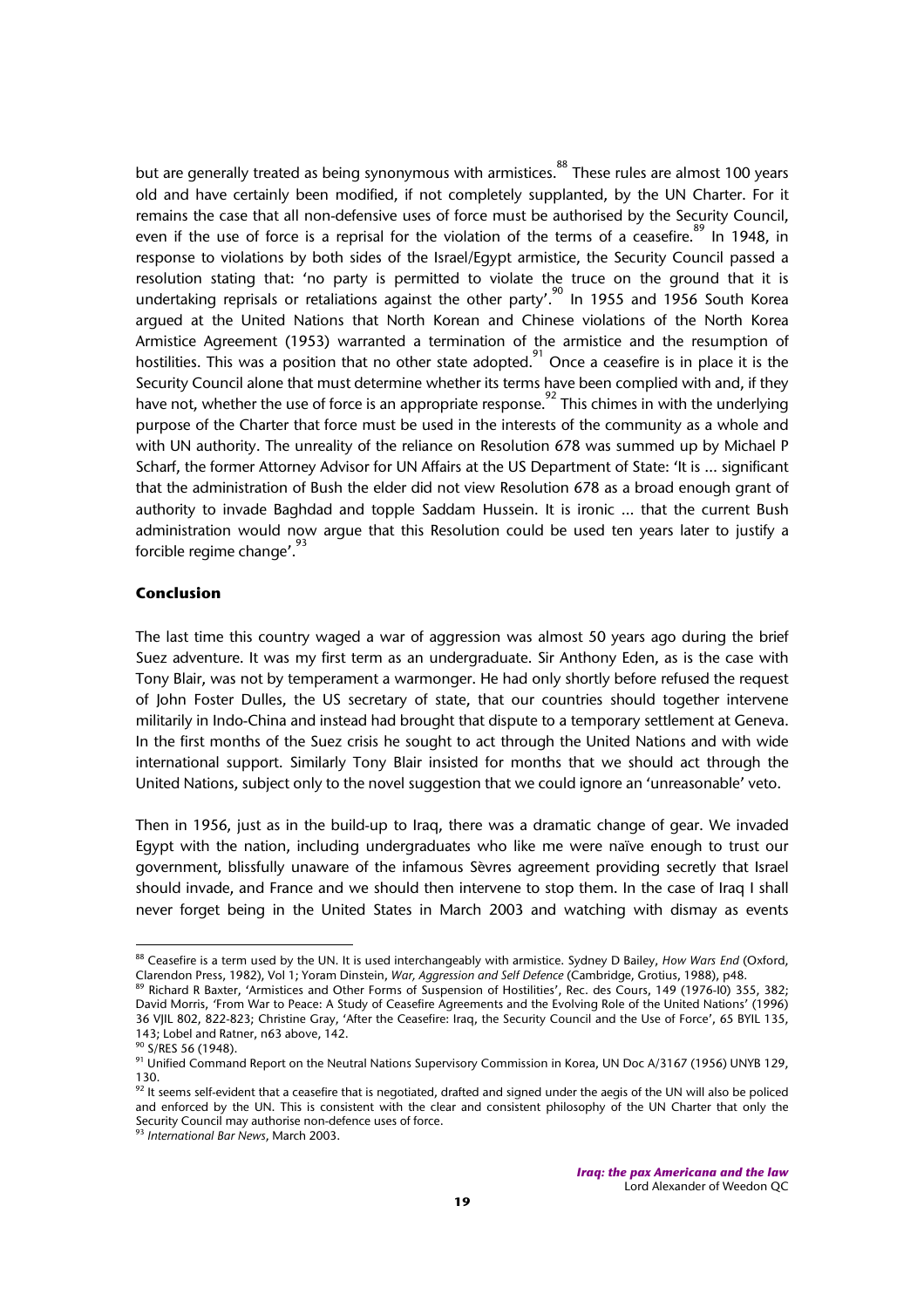unfolded. We learnt that the proposed further resolution was to be withdrawn because of lack of support. The inspectors had their work in Iraq summarily terminated. The leaders of the United States and the United Kingdom travelled to the bizarre location of the Azores and delivered their ultimatum for regime change, and three days later launched the invasion. All this change of approach in a single week. We can only speculate why they did so in so much haste. The most probable reason is that the troops were there and were to be deployed before the summer heat of the Middle East. We will not know for a very long time whether there was any substance in Clare Short's assertion that the Prime Minister had committed himself way back last year to supporting the United States even if the United Nations declined its backing. If so, there would be another deeply dark parallel with Suez.

There is undoubtedly one more parallel. The strength of the United States was in each case decisive. At Suez, influenced by presidential electoral considerations, the United States declined their support and we had to withdraw. In Iraq it was the United States who similarly called the shots, but this time as the promoters of war.

What are the lessons for the future? The first is positive. Our government apparently accept that they must act in accordance with international law, even though their arguments were flawed and most experts doubt the lawfulness of what they did in our name. The second too is positive. The United States is, for the future, the only world power that can act unilaterally and their values and commitment to democracy make them the least undesirable supreme power. But while we are thankful for this, we should also be wary. The bi-polar world, in which the Soviet Union had an effective veto on US action when it threatened the balance of world power, has collapsed. To create a new multilateralism is not easy. It would, or so it seems to me, not require change to the UN Charter to allow UN sanctioned intervention to prevent genocide and humanitarian disaster. Nor would it require any change to allow the United Nations to act to prevent the proliferation of weapons of mass destruction.

For this country I would only offer two suggestions. The first is practical, which is that we should seek to influence the United States through Europe, which was at all times supportive of Resolution 1441. It seems to me that the Prime Minister followed the long-standing Atlanticist view succinctly expressed by Sir Winston Churchill in the last week of his premiership: 'We must never get out of step with the Americans – never!<sup>94</sup> With our wider role in Europe this seems no longer wise. After all it was Eden himself who 50 years ago during his quest for peace in Indo-China wrote: 'Americans may think the time past when they need consider the feelings or difficulties of their allies'.<sup>95</sup> There should be time now for reflection. Our government has a massive job to rebuild trust before they could again lead us into war. And to rebuild resources before again fighting a war of choice as Admiral Sir Michael Boyce stressed on retirement this summer.

The second suggestion more directly relates to the part the law should play. As we have seen, it played a markedly subordinate role in the debate. I have for some time been unconvinced by the

<sup>&</sup>lt;sup>94</sup> DR Thorpe, Eden: The Life and Times of Anthony Eden First Earl of Avon 1897-1977 (London, Chatto & Windus, 2003), p541.

 $^{95}$  ibid, p402. Echoes of this sentiment can be heard in the words of Peter Riddell: 'Yes, Britain should be a candid friend of America. But candour should not require the suppression of British interests when, occasionally, these clash with American interests.' *Times*, 24 April 2003.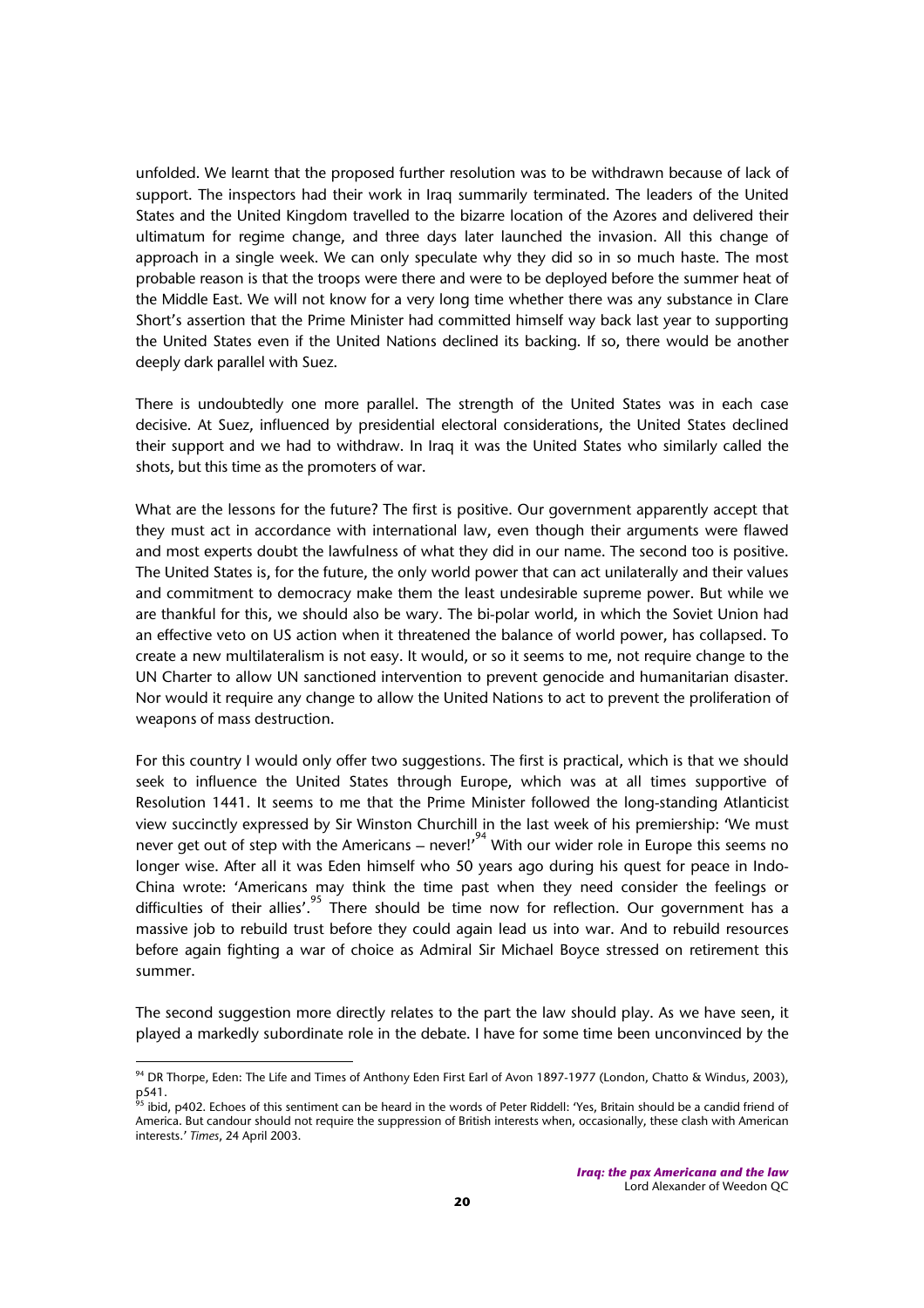argument that the Attorney General's advice is not normally disclosed.<sup>96</sup> It is given for the public good and the public should generally be entitled to know what is the government's view of the law, just as we receive the opinion of ministers on whether bills presented to parliament conform with the Human Rights Act. While it was welcome that the Attorney General allowed a peep though the curtains in his parliamentary answer, I find it almost incomprehensible that he then declined even to tell us whether he has given any advice apart from the published summary. The result is, and the Foreign Office advice is but a fuller version of the same answer, that the government's view of the law was never exposed to the spotlight of reasoned argument or scholarship. How can this be avoided, as I think it should, in the future?

I believe the time has arrived when the courts should not be so diffident where an important aspect of the legality of foreign policy is challenged. There can clearly be no challenge to the policy itself. This is obviously for the government to decide. But it is well recognised that international law is part of our domestic law. As Lord Phillips MR has said: '[The] court… is free to express a view in relation to what it conceives to be a clear breach of international law, particularly in the context of human rights'.<sup>97</sup> Where public law has evolved so far and now considers on a daily basis wide-ranging issues of varying importance, it seems strange for the courts not to be able to give rulings on the legality of an act as fundamental as the invasion of another sovereign state by an act of war. The knowledge that the courts might be willing to do so would surely promote greater responsibility and thoroughness in the giving of advice. Law cannot just be the handmaiden of real politik. The outcome of a legal decision would, I believe, be the firm conclusion that, except in self-defence against actual or imminent attack, we can only use force to invade another country under the authority of a current UN resolution passed to cover the specific situation. And that would seem to mean an end to Suez or Iraqi adventures.

Finally, it seems to me that the most important lesson to be learnt is the one that sadly has so often been ignored since time immemorial. In the words of General Sherman, and he was victorious: 'War is hell'. We abandoned diplomacy too fast in March. With it we abandoned the fragile international consensus on the way in which to handle the issue of the weapons in Iraq. The emphasis of the Charter is right. And that is because those who crafted it knew at first hand that the one reason that force is a last resort is that the human cost of war is too high for it to be used for any other reason. Nations need to respect the international institutions rather than give effect to their own beliefs as to how the law should be applied. It was President Dwight Eisenhower, who was also seared by war, who stated in his farewell address to the nation: 'The weakest must come to the conference table with the same confidence as do we, protected as we are by our moral, economic, and military strength. That table, though scarred by many past frustrations, cannot be abandoned for the certain agony of the battlefield.<sup>98</sup> A timeless, eloquent statement and one which I hope may once again come to underpin the long-term policies of a nation whose passionate commitment to freedom and self-determination has given the world so much.

l

<sup>&</sup>lt;sup>96</sup> See the author's Denning Society Lecture 2001.<br><sup>97</sup> R (Abbasi) v Secretary of State for Foreign and Commonwealth Affairs, n6 above, 97.

<sup>&</sup>lt;sup>98</sup> President Dwight Eisenhower, Farewell Address to the Nation, 17 January 1961.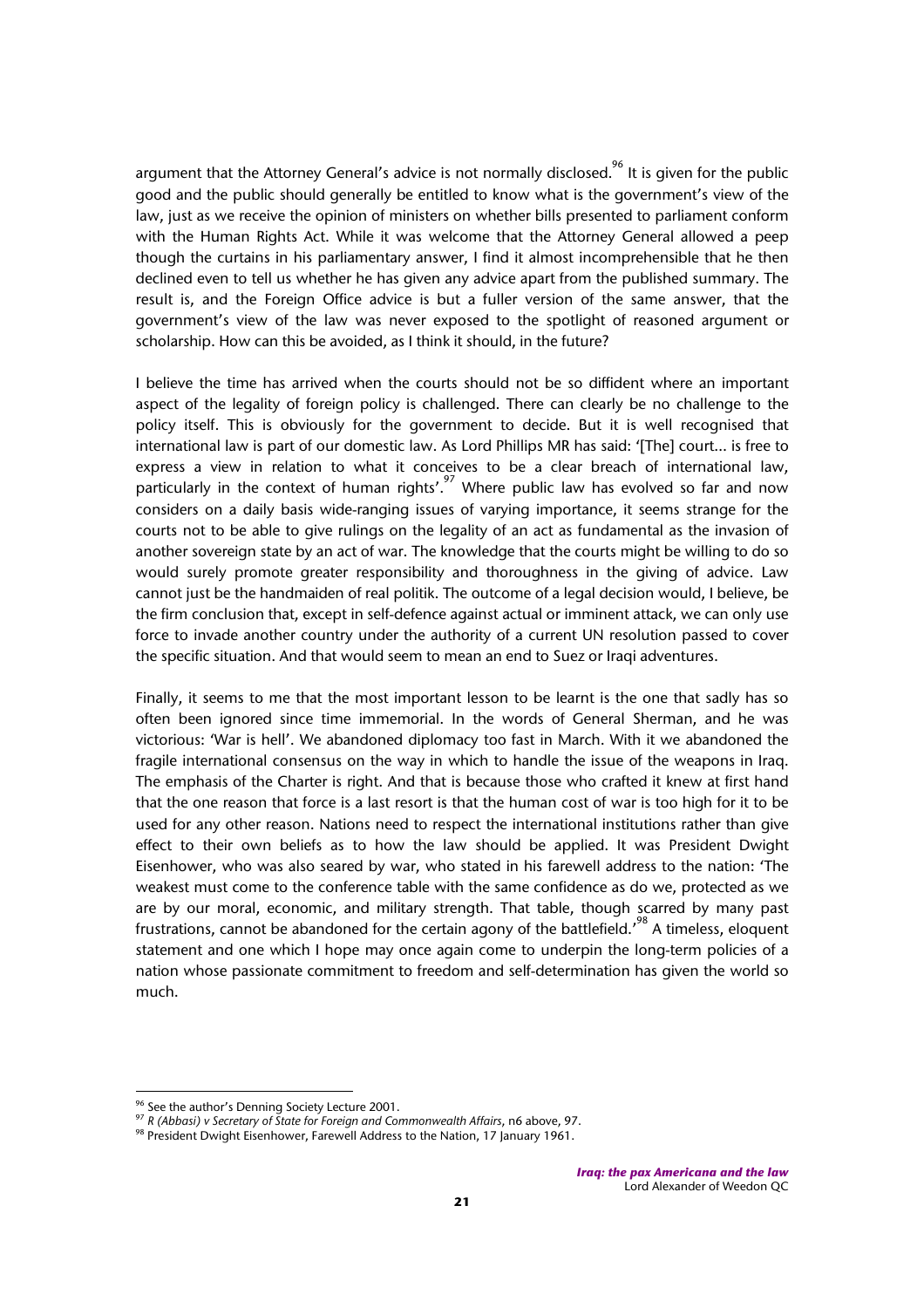# *JUSTICE Journal*

*Iraq: the pax Americana and the law* was originally published in the launch edition of the *JUSTICE Journal* in May 2004. The *JUSTICE Journal* is a six-monthly publication which aims to promote debate on topical issues relating to human rights and the rule of law. For a free sample copy of the *JUSTICE Journal* please complete and return the form below, or email your details to **admin@justice.org.uk**

# **JUSTICE – 50 years of defending the rule of law**

JUSTICE provides lawyers with a strong, impartial and influential voice to defend the rule of law, access to justice and human rights. Its effectiveness comes from its independence, both of political party and professional interest, and because its work has a deserved reputation for meticulous research and careful argument

2007 is our 50<sup>th</sup> anniversary. We have planned an ambitious programme of initiatives for our anniversary year. Our aim is very much to set a progressive agenda for the future rather than to rest on our laurels.

But JUSTICE is a small charity, with limited resources. We rely very heavily on the help – both practical and financial – of our supporters. Without that support we simply could not continue our 'routine' work, never mind carry out the forward-thinking analysis that forms the basis of our  $50<sup>th</sup>$  year programme.

Please send me a free sample copy of the *JUSTICE Journal*

I would like to support JUSTICE's 50th anniversary appeal with a donation of £\_\_\_\_\_\_\_\_\_\_\_

| E-mail<br>* if you are donating via credit or debit card, this should be the card-holder's address                                                                                                                                                                                                                                                                                                                                                  |
|-----------------------------------------------------------------------------------------------------------------------------------------------------------------------------------------------------------------------------------------------------------------------------------------------------------------------------------------------------------------------------------------------------------------------------------------------------|
| $\Box$ I enclose a cheque payable to JUSTICE                                                                                                                                                                                                                                                                                                                                                                                                        |
| Please charge my VISA / MASTERCARD / MAESTRO (UK) / SOLO card (please circle)                                                                                                                                                                                                                                                                                                                                                                       |
|                                                                                                                                                                                                                                                                                                                                                                                                                                                     |
| Card Number $\frac{1}{2}$ $\frac{1}{2}$ $\frac{1}{2}$ $\frac{1}{2}$ $\frac{1}{2}$ $\frac{1}{2}$ $\frac{1}{2}$ $\frac{1}{2}$ $\frac{1}{2}$ $\frac{1}{2}$ $\frac{1}{2}$ $\frac{1}{2}$ $\frac{1}{2}$ $\frac{1}{2}$ $\frac{1}{2}$ $\frac{1}{2}$ $\frac{1}{2}$ $\frac{1}{2}$ $\frac{1}{2}$ $\frac{1}{2}$ $\frac{1}{2}$                                                                                                                                   |
| Expiry date $\_\_/\_\_$ Valid from $\_\_/\_\_$ Issue number $\_\_$ Security $\_\_$<br>(Maestro UK only) code                                                                                                                                                                                                                                                                                                                                        |
|                                                                                                                                                                                                                                                                                                                                                                                                                                                     |
| <b>Q Gift Aid</b> allows us to claim an extra 28p for every pound you give. If you would<br>like this donation and all future donations that you make to JUSTICE eligible for Gift<br>giftaid it<br>Aid, please tick here.<br>To qualify for Gift Aid, what you pay in income tax or capital gains tax must at least equal the amount that JUSTICE will<br>claim in the tax year. You can cancel this declaration at any time by writing to JUSTICE |

 Please tick here if you do **not** want to receive information from JUSTICE. JUSTICE will not release your details to any other organisation.

Please return this form (no stamp required) to: **JUSTICE, FREEPOST LON 29163, London EC4B 0ZZ**